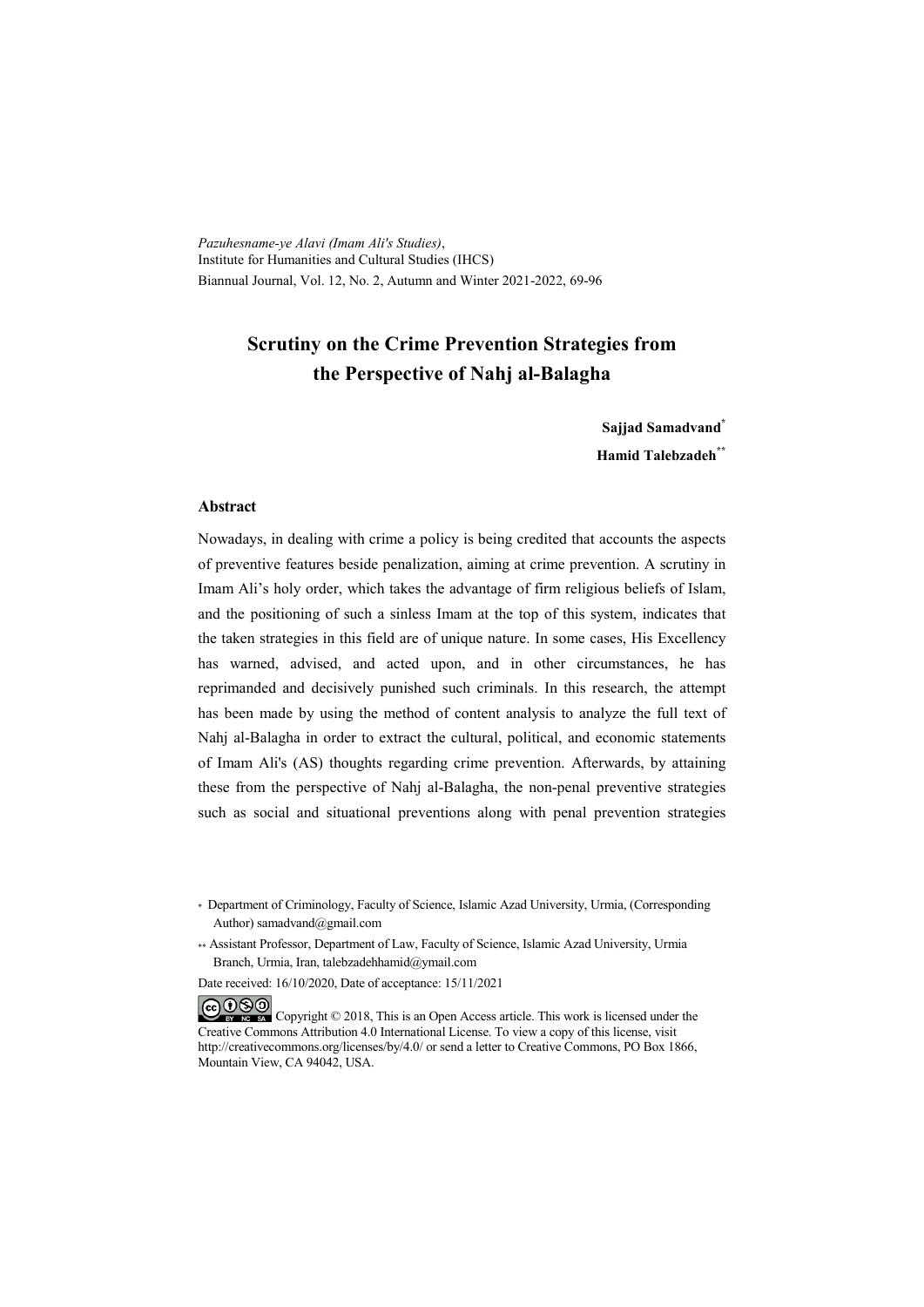۷۰ *پژوهشنامهٔ علوی*، سال ۱۲، شمارهٔ ۲، پاییز و زمستان ۱۴۰۰

including severity, certainty, speed and method of punishment in the field of criminal policy has been investigated.

**Keywords:** crime prevention, Nahj al-Balagha, content analysis, penal and nonpenal measures, situational and social prevention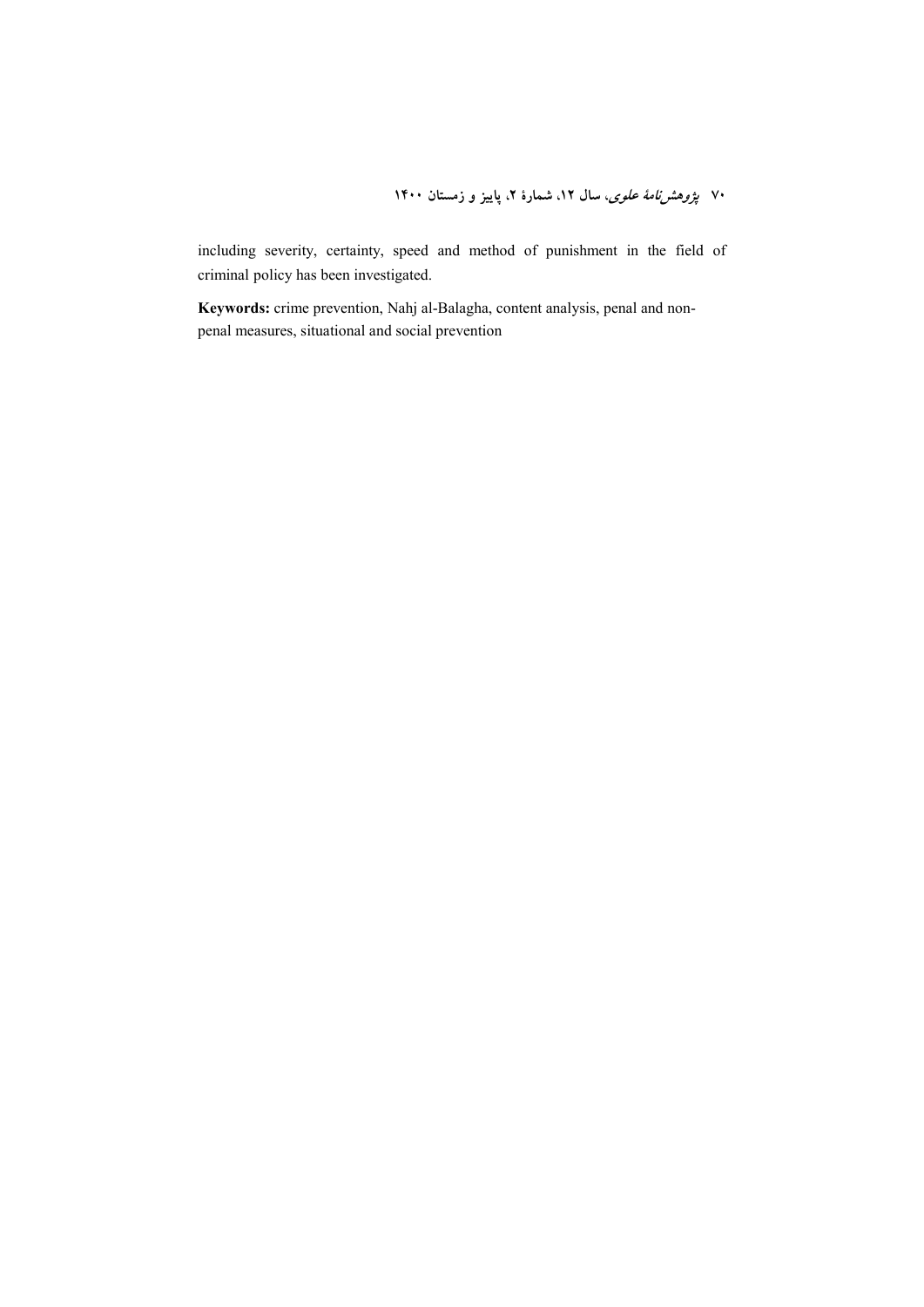*پژوهشنامهٔ علوی*، پژوهشگاه علوم انسانی و مطالعات فرهنگی دوفصلiاههٔ علمی (مقالهٔ علمی ـ پژوهشی)، سال ۱۲، شمارهٔ ۲، پاییز و زمستان ۱۴۰۰، ۷۱ ـ ۹۶

# واکاوي رهيافتهاي پيشگيرانه از جرم از منظر أموزههاي نهج البلاغه

سجاد صمدوند\*

حميد طالب; اده\*\*

#### حكىدە

امروزه در برخورد با بزه، سیاستی مورد وثوق قرار گرفته که علاوه بر کیفردهی، به جنبههــای پیشگیرانه از جرم توجه داشته و هدف آن «پیشگیری از جرم» باشد. مداقه در نظـام مقــدس علوی با توجه به بهرهمندی از مبانی استوار دینی و اعتقادی اسلام و قرارگیری امـام معصــوم در صدر آن، حاکی از آن است که رهیافتهای اتخاذ شده توسط امیرالمـؤمنین علـی(ع) در این زمینه از جامعیت بـی بـدیلی برخـوردار اسـت. حضـرت در برخـی مـوارد بـه هشـدار، نصيحت و اقدامات كنشي بسنده نموده و در ساير موارد به توبيخ و مجازات قاطعانــه اقــدام نموده است. در این پژوهش کوشش بر آن بوده تا با بهـرهگیـری از روش تحلیـل مضــمون، متن كامل نهجالبلاغه تحليل و گزارههاي فرهنگي، سياسي و اقتصادي انديشهٔ امــام علــي(ع) در پیشگیری از جرم استخراج شود؛ سپس با حصول اسلوبهای پیشگیرانه از جرم از منظـر نهج|لبلاغه به بررسی راهکارهای پیشگیرانه غیرکیفـری از قبیـل پیشـگیریهـای وضـعی و اجتماعی در کنار رهیافتهای پیشگیری کیفری از بـزه اعـم از شــدت، قطعیــت، ســرعت و شيوه اجرا در حوزه سياست جنايي پرداخته شود.

\* کارشناسی ارشد، گروه حقوق جزا و جرمشناسی، دانشکدهٔ علوم، دانشگاه آزاد اسـلامی، واحـد ارومیــه، اروميه (نويسندهٔ مسئول)، samadvand@gmail.com

\*\* دکترای تخصصی، استادیار گروه حقوق، دانشکدهٔ علوم، دانشگاه آزاد اسلامی، واحـد ارومیــه، ارومیــه، talebzadehhamid@ymail.com تاریخ دریافت: ۱۳۹۹/۰۷/۲۵، تاریخ پذیرش: ۱۴۰۰/۰۷/۲۴

COOD experience Copyright © 2018, This is an Open Access article distributed under the terms of the Creative Commons Attribution 4.0 International, which permits others to download this work, share it with others and Adapt the material for any purpose.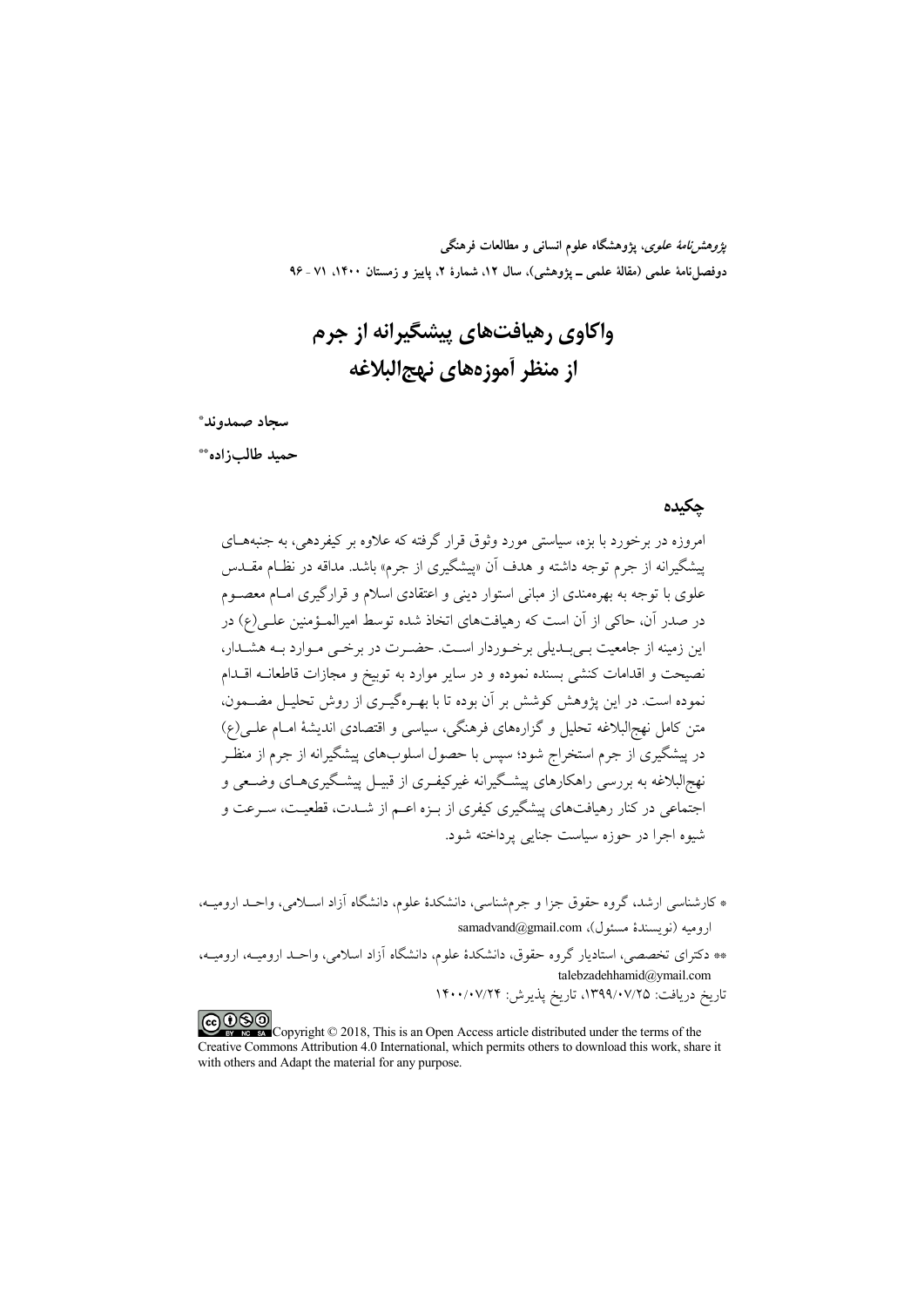۷۲ ي*ژوهشرنامهٔ علوی*، سال ۱۲، شمارهٔ ۲، پاییز و زمستان ۱۴۰۰

**کلیدواژهها:** پیشگیری از جرم، نهج|لبلاغه، تحلیـل مضـمون، تــدابیر کیفـری و غیرکیفـری، پیشگیری وضعی و اجتماعی

### 1. مقدمه

در طول تاريخ حيات بشر، پديــده جــرم همــواره بعنــوان مؤلفــهٔ لاينفكــي از جوامــع انســاني مطرح بوده و ابعاد فردي و اجتماعي زندگي وي را تحت تأثير قرار داده است، بــهگونــهاي كــه برخی از متفکرین آن را بخشی بههنجار از جامعــه و جــزء مکمــل آن دانســتهانــد (وايــت و هینز، ۱۳۸۳: ۱۴۸)، که همچون دیگر مخاطرات طبیعی از الگـوی منظمـی تبعیـت مـی کنـد (حسینی، ۱۳۹۱: ۱۵۵). ازین رو با توجه به نوع نگاه جوامع به مجرمین در طول تــاریخ و بــه تناسب تفسیری که جامعه از پدیده جرم داشته هـدف از مجـازات مجـرمین دسـتخـوش تحولات وسیعی بوده است. این اهداف طیف گستردهای از سزادهی و انتقامجویی، ارعـاب و بازدارندگی، اصلاح و بازپروری، ناتوانسازی و حتی حـذف مجرمـان را شـامل مـی شـود (دادبان و آقایی، ۱۳۸۸). اگرچه کیفردهی و اتخاذ تدابیر واکنشی از همـان آغـاز، سـادهتـرین روش تنبیه مرتکبین بوده است ولیکن با تحول جوامع، دیدگاهها و مکاتـب جدیــدی غیــر از سیاستهای کیفری در برخورد با بزهکاران ظهورکرده و امروزه، سیاستی موردپذیرش است که علاوه بر کیفردهی، به جنبـههـای پیشـگیرانه از جـرم توجـه جـدی داشـته و هــدف آن «پیشگیری از جرم (Crime Prevention)» باشـد. از طرفـی، همـانگونــه کــه در بیمـاریهـای جسمی، پیشگیری به درمان ترجیح دارد، در بیماریهـای روحـی و روانـی نیـز بهتـر اسـت پیش از آنکه فرد دچار اختلال گردد به فکر پیشگیری بـود. در همـین راسـتا پیشـگیری از جرم چند دههای است که به یکی از موضوعات مهـم در مطالعـات جامعـهشـناختی تبـدیل و رویکردهای مختلفی برای رسیدن به این هدف اتخاذ شده است.

در این میـان نظریــات و تحلیــل(هــای گونــاگونی از مفهــوم پیشــگیری از جــرم، توســط اندیشمندان و متفکران در سراسر جهان ارائه گردیـده و اقــدامات و پــژوهش۵هـای علمــی و عملي نيز از سوي آنان صورت گرفته است كه علي رغم معدود موارد موفق، نوعـاً در ميــدان آزمون و خطا با ناكامی مواجه شدهاند. چهاینکه در قانون جزائی انقلاب سـال ۱۷۹۱ فرانســه، عـــدم موفقيـــت در برقـــراري دو اصــــل «قـــانوني بـــودن جــــرائم و مجـــازاتهــــا» و «تساوي مجازاتها»، باعث شد كه جنبهها و اهداف اصلاحي و بازدارندگي مجبازاتهاي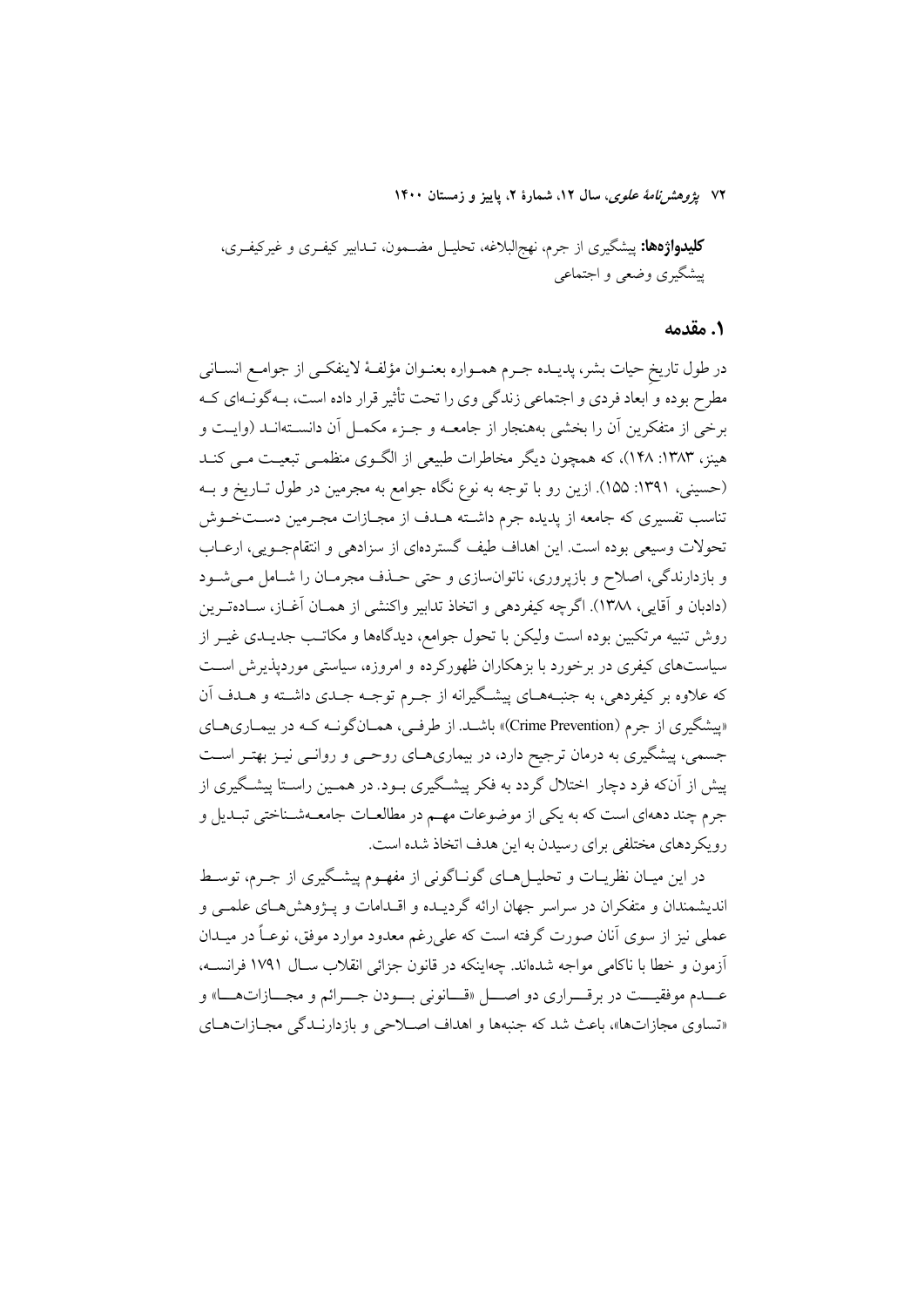حبس به پایینترین درجه ممکن رسیده و موجبات افزایش آمار جرائم و گسـترش نـاامنی را فراهم سازد.

در همین راستا، مداقه در نظام مقدس علوی با توجه به بهرهمندی از مبانی اســتوار دینــی و اعتقــادي اســـلام و قرارگيـــري امـــام معصـــوم در صـــدر آن، حـــاكي از آن اســـت كـــه امیرالمــؤمنین علــی(ع) توجــه ویــژهای بــه جنبــههــای مختلــف پیشــگیری از بــزه داشــته و رهیافتهای اتخاذ شده در این زمینه از جامعیت بی بدیلی برخوردار است. بررسـی سیاسـت پیشگیری از جرم از منظر امام علی(ع) و نهج|لبلاغه از آن جهت ضروری است کـه نگـاه بــه قوانین کیفری ایران نشاندهنده آن است که بسیاری از مقررات موجود در زمینه مجــازاتهــا مستقيماً برگرفته از سـيرهٔ ايشــان اســت. بــراي نمونــه بــهموجــب قــانون مجــازات اســلامي مصوب ۱۳۹۲ (شمسی) ماده ۱۸ بخش مجازاتها، دادگاه بههنگام صدور حکم تعزیــری، بــا رعایت مقررات قانونی، مواردی را مورد توجه قرار میدهد که چهارمین بند از آن توجـه بـه سوابق فردي، خانوادگي و اجتماعي مرتکب است؛ موردي که برگرفته از سياق اين فرمـايش امیر المؤمنین است که در نامهای به مالک اشتر می فرمایند: منصوبین را از میان مردمی باحیــا، از خاندانهاي ياكيزه و باتقوا كه در مسلماني سابقه درخشاني دارند انتخاب كن؛ زيرا اخلاق آنــان گرامیتر و آبرویشان محفوظتر و طمعشان کمتر و آیندهنگری آنان بیشتر است (نهج البلاغـه: نامه ۵۳)؛ همچنین بیان مـیدارنـد: در خصـوص نظامیـان بـا خـانوادههـای ریشـهدار، دارای شخصیت حسابشده، خاندانی پارسـا، دارای سـوابقی نیکـو و درخشــان، روابطــی نزدیـک برقراركن؛ آنان همهٔ بزرگواري را در خود جمـع كـرده و نيكـي۵ـا را در خـود گـرد آوردهانـد (همان). ازین فرمایشات چنین برمیآید که در نظر حضرت، توجه به ویژگیهای خـانوادگی افراد به آن درجه از اهمیت میباشد که ملاک و اولویت در گزینش افراد است.

# ٢. اهداف يژوهش

سـه هــدف عمــده از انجــام پــژوهش پــیش(و مــد نظــر بــوده اســت: ۱) تبيــین مفــاهیم و چهـارچوبهـاي مطروحـه در بـاب مفهـوم پيشـگيري از جـرم؛ ٢) بررسـي انديشـههـاي امیرالمؤمنین علی(ع) در زمینه پیشگیری از جرم و تحلیل اقدامات اتخاذ شده از سوی ایشــان در برخورد با انواع جرائم؛ ٣) استخراج بارزترين موارد و ارائهٔ راهكارهـاي عملــي و منطبــق با سیاستهای حوزه جنایی کشور بر اساس تعالیم نهج البلاغه.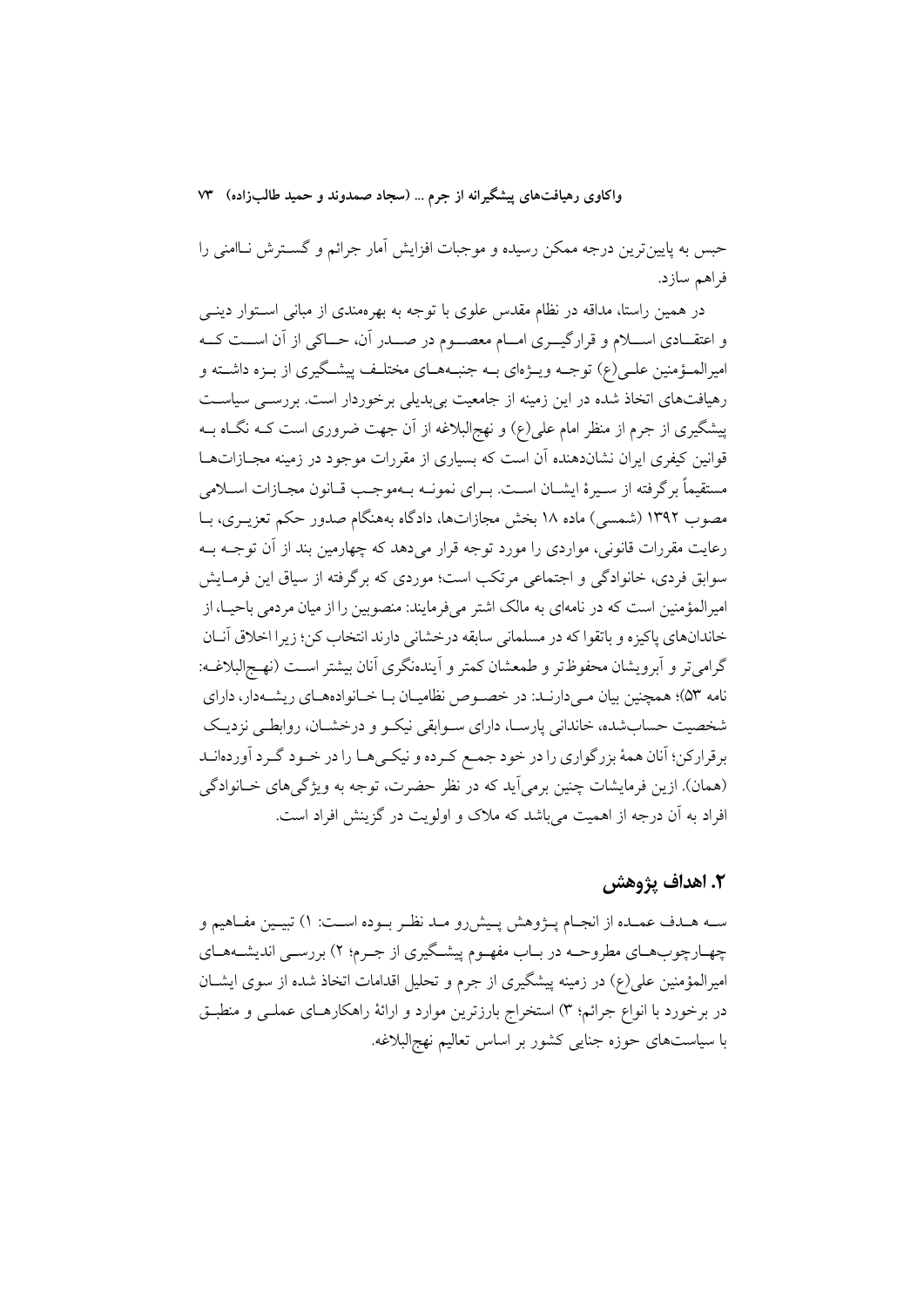۷۴ پژ*وهشرنامهٔ علوی*، سال ۱۲، شمارهٔ ۲، پاییز و زمستان ۱۴۰۰

در این خصوص سؤالات و فرضیاتی نیز مطرح گردید که مواردی چند ذکر میگردد: سؤال نخست: آیا کتاب نهج|لبلاغه به موضوع پیشگیری از جرم توجــه داشــته و در ایــن صورت، پرداخت به این مسأله تا چه میزان بوده است؟

سؤال دوم: در بررسی متن کتاب نهـج|لبلاغــه چــه رویکردهــایی در مواجهــه بــا جــرائم منصوبین حکومتی و توده مردم استنباط میشود؟

و سومین سؤال اینکه چه راهکارهایی را میتوان جهت استفاده در حوزههـای مـرتبط در امر پیشگیری از جرم لحاظ نمود؟

در پاسخ به سؤالات فوق فرضیاتی نیز مطرح میگردد:

بررسی سیرهٔ علوی از رهگذر مطالعهٔ کتاب نهج|لبلاغه حاکی از آن است کـه حضـرت نهتنها به موضوع ً پیشگیری از جرم عنایــت نمــودهانــد بلکــه در راســتای اقامــهٔ ایــن مســأله اقدامات عملی را نیز اتخاذ نموده است؛ وجود بـیش از ۱۳۰۰ گـزارهٔ موجـود در خطبـههـا، نامهها و كلمات قصار نهج|لبلاغه خود شاهد اين مدعيسـت. حضـرت در برخـي مـوارد بــه هشدار، نصیحت و اقدامات کنشی بسـنده نمـوده و در دیگـر مـوارد بــه تـوبیخ و مجــازات قاطعانه اقدام نموده اسـت. رویکـرد امـام در برخـورد بـا کـارگزاران و مسـئولین حکـومتی مشتمل بر نظارتهاي پيشگيرانه مستقيم و غيرمستقيم چــه قبــل از انتصــاب و چــه در حــين مسئولیت آنان می باشد. آن حضرت در برخورد با مجرمین، هم قائل به استفاده از مؤلفههــای غیرکیفری از قبیل اتخاذ تدابیر پیشگیرانه اجتماعی و وضعی بوده و هم در بکارگیری عناصـر کیفری، از دو رویکرد تنبیهی و اصلاحی استفاده نموده است.

# ۳. تعاریف و مبانی نظری

### ۱.۳ معنای لغوی جرم

از نظر اجتماعی، جرم به آن دسته از اعمال انحرافی که به اعتقاد گروه یا گـروههـای حــاکم، خطرناك تلقى مى شوند، اطلاق مى گردد. از نظر حقوق جزا، تعريف رسـمى و قــانونى جـرم ملاک اعتبار بوده و از این لحاظ "جرم به فعل یا ترک فعلی گفته مـیشـود کــه قــانونگــذار برای اَن مجازاتی در نظر گرفته باشد و از طـرف شـخص مسـؤل ارتکــاب پابــد" کــه ايــن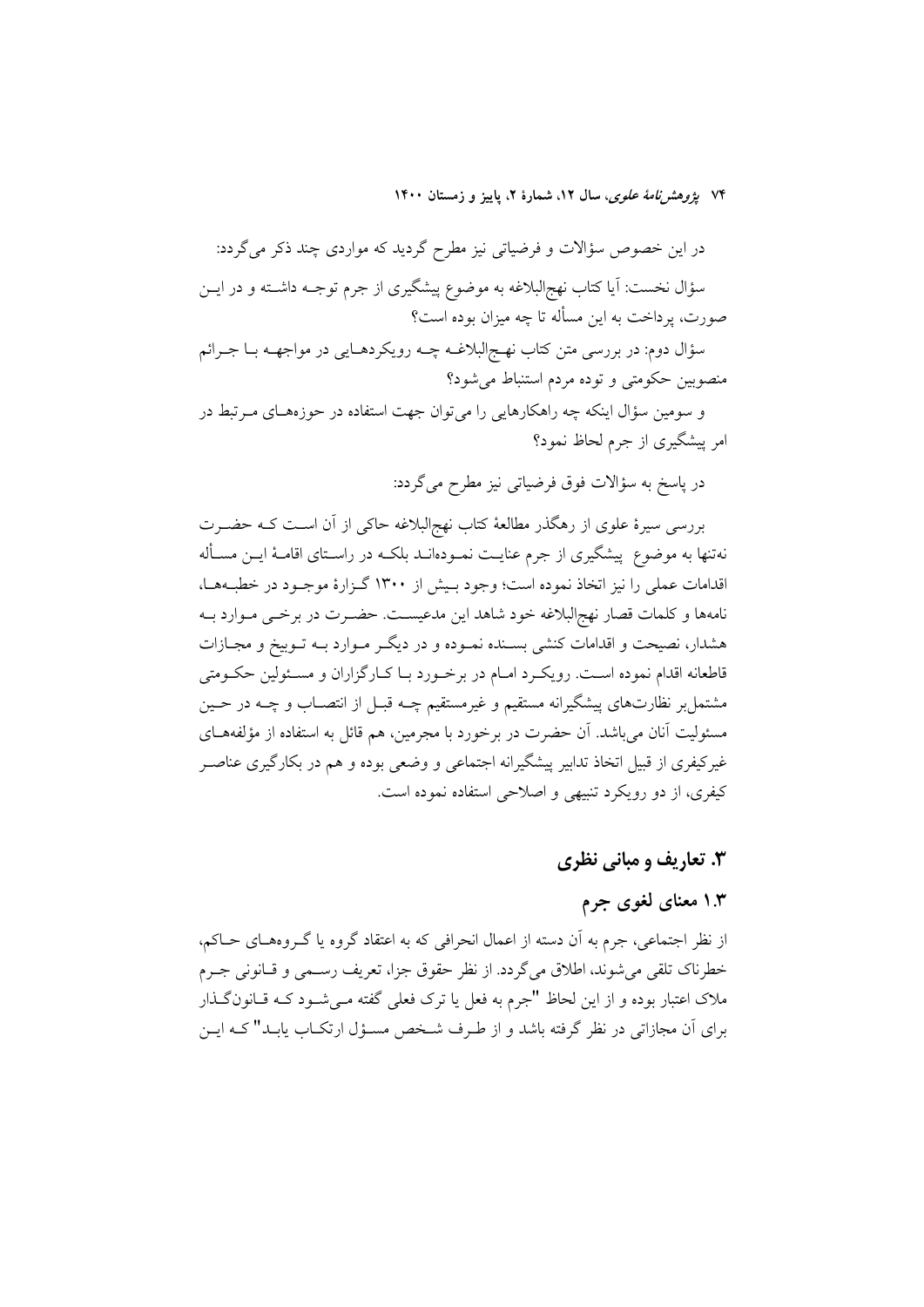تعريف در انطباق با ماده ٢ قانون مجازات اسلامي مي!شد. از جنبه فقهـي، "جـرم مخالفـت با اوامر و نواهی کتاب و سنت، یا ارتکاب عملی است که به تباهی فرد یـا جامعــه بیانجامــد. هر جرم را کیفری است که شارع بدان تصریح کرده یا اختیار آن را بــه ولــی ســپرده اســت" (مؤيدي، ١٣٩٠). معذلك، شايد دقيـقتـرين و سـادهتـرين تعريـف از جـرم ايـن باشـد كـه "جرم چيـزي اسـت كـه قـانون جـزا أن را منـع نمـوده باشـد" (عـزّت، ١٣٨١: ١٣٩)؛ بهدیگرعبارت، جرم عبارتست از هر عملی که موجبات ضرر به مؤلفههای امنیـت جامعــه را فراهم أورده و باعث فساد در جامعه شود (دهقانی، ۱۳۹۵).

# ۲.۳ معنای لغوی و اصطلاحی بازدارندگی

واژهٔ بازدارندگی (Deterrence) به معنای بازداشت و منع (اَریـانپور)؛ ایجـاد تردیــد از طریــق ترس و تهدید (حییم)؛ جلوی کسی یا چیزی یا کاری را گرفتن (عمید) ذکر شـده اسـت. در حوزه علم جرمشناسی، از «هراس برآمده از مجـازات کــه سـبب گــردد مجــرم بــالفعلي کــه تحــت مجــازات واقــع مــيشــود و مجرمــان بــالقوهاي كــه شــاهد اجــراي أن نســبت بــه مرتکب هستند، از جرم دوری گزینند» بهعنوان بازدارنـدگی یـاد مـیشـود. بازدارنـدگی بـه دو قســـمت بازدارنـــدگی خـــاص (Specific Deterrence) و بازدارنـــدگی عام/غیرمســـتقیم (General/Indirect Deterrence) تقسيم مي شود. در رويكرد خـاص، هـدف مجـازات صـرفاً این است که بزهکاران را از آسیب رسانیدن مجدد به شهروندان خود باز دارد و در رهیافت عام، سایرین را نیز از تبعیت از این راه منصرف نمایـد (بکاریـا، ۱۳۸۰: ۶۷). مـع|لوصـف در رویکرد فردگرایانهٔ بازدارندگی خاص، اعمـال مجـازات، بزهکـار را از ارتکـاب مجـدد بـزه منع کرده و در رهیافت جامعهگرایانهٔ بازدارنــدگی عــام، موجــب آگــاهـی مجــرمین بــالقوه از عقوبت ارتکاب جرم میشود و این همان معنای بازدارنـدگی عمـومی اسـت کـه محصـول طلایی «پیشگیری از جرم» را با خود به ارمغان دارد؛ چه اینکـه علـت اصـلی جعـل احکـام قضایی اسلام بازدارندگی مجرمان بالقوه و بالفعل از تکرار وقــوع جــرم دانســته شــده اســت (خداينده، ۱۳۹۵).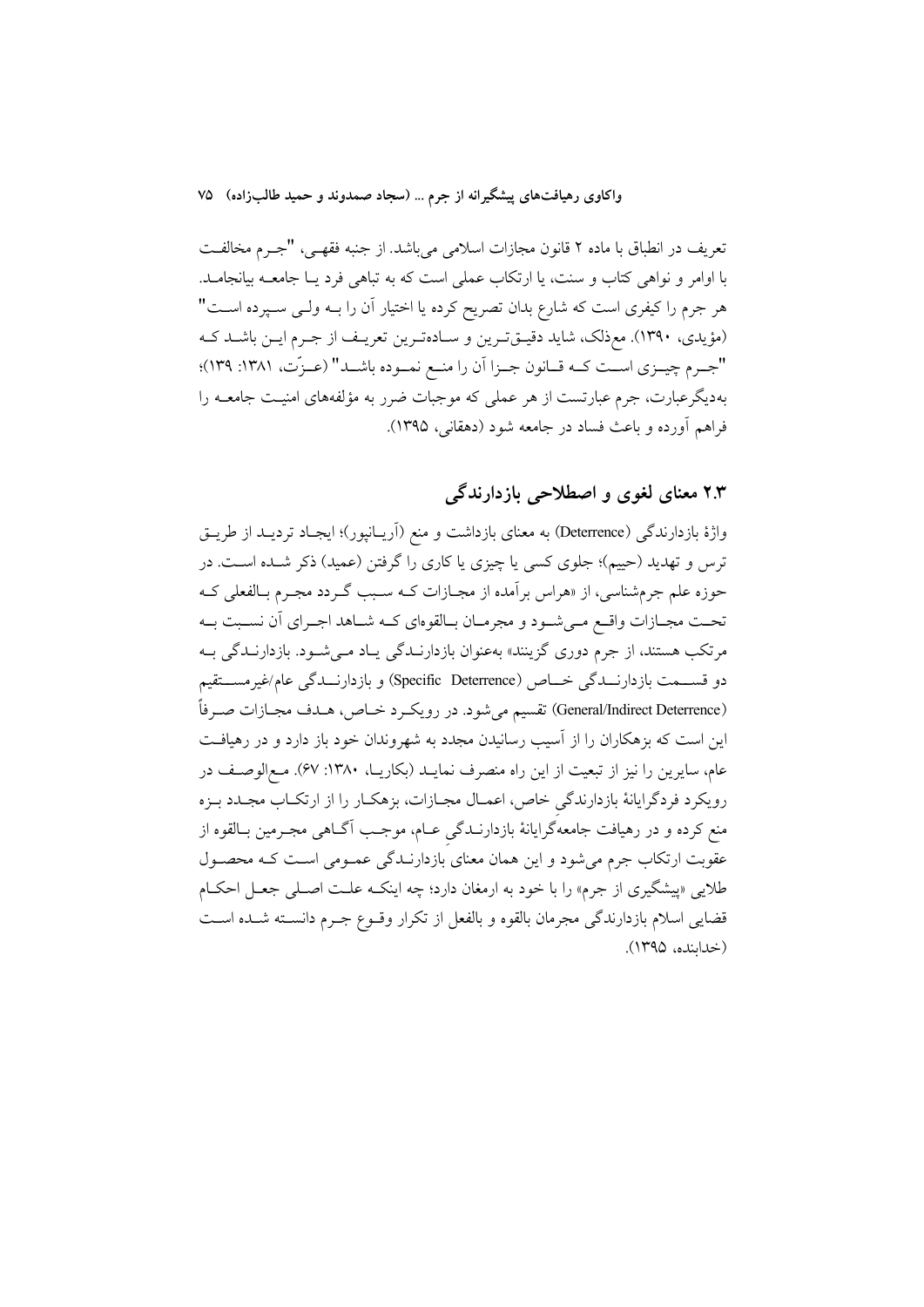۷۶ ي*ژوهشرنامهٔ علوی*، سال ۱۲، شمارهٔ ۲، پاييز و زمستان ۱۴۰۰

# ۳.۳ معنای لغوی پیشگیری

پیشگیری در لغت، به معنای جلوگیری (دهخدا)؛ خودداری، دفع، ممانعت، نهی، دور کـردن، راندن (مرجع دادگان زبان فارسی)؛ پیش بینی، تشخیص و ارزیابی خطر وقوع جـرم و اقــدام براي از بين بردن يا كاهش آن (فرهنگســتان زبــان وادب فارســي) ذكـر شــده اســت. امــا در جرمشناسی، «کاربرد فنون مختلف به منظور جلوگیری از وقوع بزهکـاری، بــه جلــوی جــرم رفتن و پیشی گرفتن از آن» قلمداد می شود.

# ۴.۳ مفهوم اصطلاحی پیشگیری از جرم

در معنــاي اصـــطلاحي پيشــگيري از جــرم، دو جهــتگيــري كلــي وجــود دارد. برخــي از جرمشناسان مفهومي «موسّع» براي تدابير پيشگيرانه قائل مي شوند؛ مطابق ايــن مفهــوم انجــام هـر اقــدامي كـه عليــه جـرم بــوده و أن را كــاهش دهــد، پيشــگيري محســوب مــي شــود. بر این اساس، این نوع برداشت انــواع تــدابیر کیفــری و غیرکیفــری چــه مربــوط بــه قبــل و چه مربوط به بعد از وقوع جرم، پیشگیری محسوب میشود. لذا در این تعبیر حتـبی تعقیـب و دستگیری بزهکاران، اعمال مجازات یا تعلیق اجـرای آن، الـزام آنـان بــه جبـران خســارت مجنیعلیـه و فـرديكـردن مجـازاتهـا توسـط قضـات نيـز پيشـگيري بـه شـمار مـي|َيـد (محمدنسل، ۱۳۹۳: ۲۷). لذا این مفهوم طیف وسیعی از اقلدامات کیفری و غیرکیفری را دربر امي گير د.

برخی دیگر پیشگیری را در مفهومی محدود و «مضیّق» به کار میبرنـد. در ایــن مفهــوم، "پیشگیری به مجموعه اقداماتی اطلاق می شود که دولت برای مهار بهتر بزهکـاری از طریــق حذف یا محدود کردن عوامل جرمزا یا از طریق اعمال مدیریت مناسب نسبت بـه عوامـل محيط فيزيكي و محيط اجتماعي موجد فرصتهـاي جـرم، مـورد اسـتفاده قـرار مـيدهـد" (همان). لیکن در جرمشناسی پیشگیرانه، مفهوم اخیر پیشگیری مستعمل است.

# ۵.۳ انواع پیشگیری از جرم

امروزه مفهوم پیشگیری دارای ابعاد مختلفی بوده و با توجه به این ابعـاد، تقسـیمېنــدیهــای متفاوتی از آن صورت گرفته است. در یک تقسـیمبنــدی، پیشـگیری از بزهکــاری اطفــال و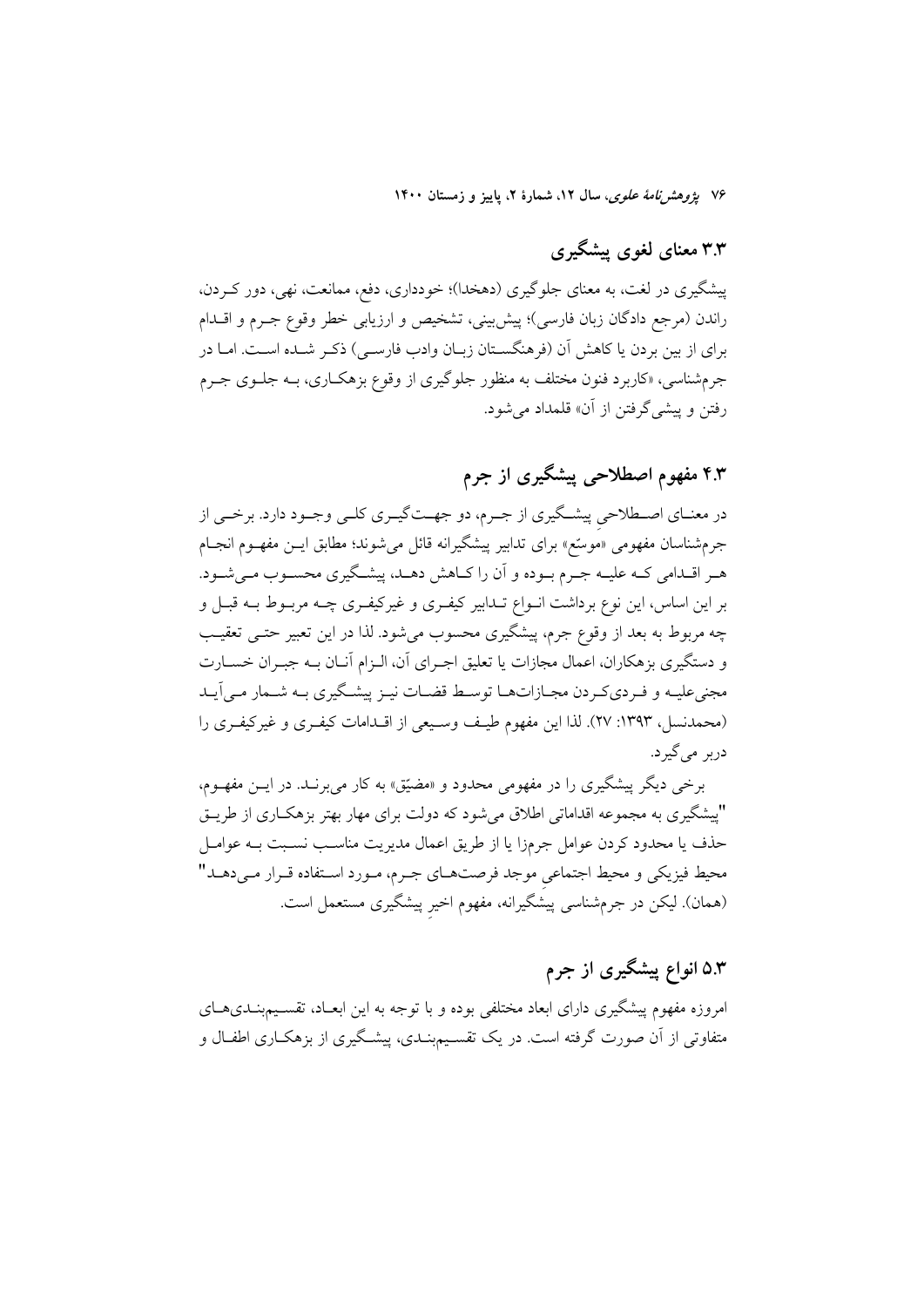نوجوانان در مقابل پیشگیری از جرائم بزرگسالان مطرح میشود. در مورد اطفـال بــا فــرض اینکه شخصیت آنان در حال شکل گیری است، رویکرد اصلاحی و پرورشی و اتخاذ تـدابیر بازپروری بکار گرفته می شـود، حـال انکـه در رابطـه بـا بزرگسـالان بـدليل شـکل گـرفتن شخصیت در آنان، توسل به رعبانگیــزی و تهدیــد بــه کیفــر جــایگزین مــیشــود. در ایــن خصوص، پاسخ گـذاري و پاسـخ(هـي يكسـان بـه مرتكبـان جـرايم، ناكارآمـد بـوده و بـه پایدارشدن بزهکاری اطفال و نوجوانان بزهکار خواهد انجامید (موسوی، ۱۳۹۹).

از نقطهنظر زمان اتخاذ اقدامات پیشگیرانه، سه نــوع پیشــگیری اولیــه، ثانویــه و ثالــث در رابطه با عموم افراد جامعه، بزهکاران بالقوه و مجرمین بالفعـل تعریـف مـیشـود. پیشـگیری اولیه (Primary Prevention) یعنی مصون کردن افراد از رهگـذر مبـارزه بـا همـهٔ زمینــههـای ارتکاب جرم که در چارچوب توسعهٔ اجتماعی قرار می گیرند (راجبان اصلی، ۱۳۸۳: ۱۴۹) از قبیل: ارتقای شرایط زندگی و بهبود روابط افـراد بــا توســل بــه عناصــر آمــوزش، تــأمین مســکن، فضــاهای تفریحــی و غیــره. پیشــگیری ثانویــه (Secondary Prevention) یعنــی بهکارگیری شیوههایی برای حمایـت از افـراد در آسـتانهٔ خطـر ماننـد: معتـادان، ولگــردان و كودكــــان بـــــي سريرســــت و خيابــــاني (همــــان: ١۵٠-١۴۹)؛ و ييشــــگيري ثالــــث (Prevention Tertiary) نیز به اقداماتی نظیر مشاوره برای زنان و بچهها، مـداخلات کیفـری و گروههای گوناگون اطلاق می شود که معطوف به پیشگیری از تکرار جرم در خلال اقــدامات فردی برای سازگاری مجدد اجتماعی یا خنثی نمودن بزهکاران پیشین است.

پیشگیریهای کوتاهمدت و بلنـدمـدت نیـز از نقطـهنظـر بـازهٔ زمـانی فراینـد اقـدامات پیشگیرانه به پیشگیریهای جامعهمدار، رشدمدار و اَیندهنگر تقسیم مـی شـوْند. در پیشـگیری کوتاهمدت سعی بر این است که اقداماتی مقطعی و کوتاهمدت انجام گیــرد تــا بــدین طریــق بتوان فرصتهای وقوع انحراف یا جرم را کاهش داد. پیشگیری بلندمدت نیز طرح برنامههــا و سازوکارهایی است که از طریق آن بتوان در آینده فرصتهای وقـوع جـرم را کـاهش داد. پیشگیری رشدمدار، یعنی مداخله روانشناختی –اجتماعی زودرس در فرایند رشــد کودکــان، برای جلوگیری از عوامل خطرسازی که احتمال پـــذیرش و تقلیـــد رفتــار مجرمانـــهٔ پایـــدار را ازسوی آنها در آینده افزایش میدهد. در واقع در رویکرد پیشگیری رشــدمــدار اعتقــاد بــر آن است که گـرايش بـه ارتکـاب جـرم، مسـيري اسـت کـه از دوران کـودکي و نوجـواني آغاز مي شود (مهدوي، ١٣٩٨).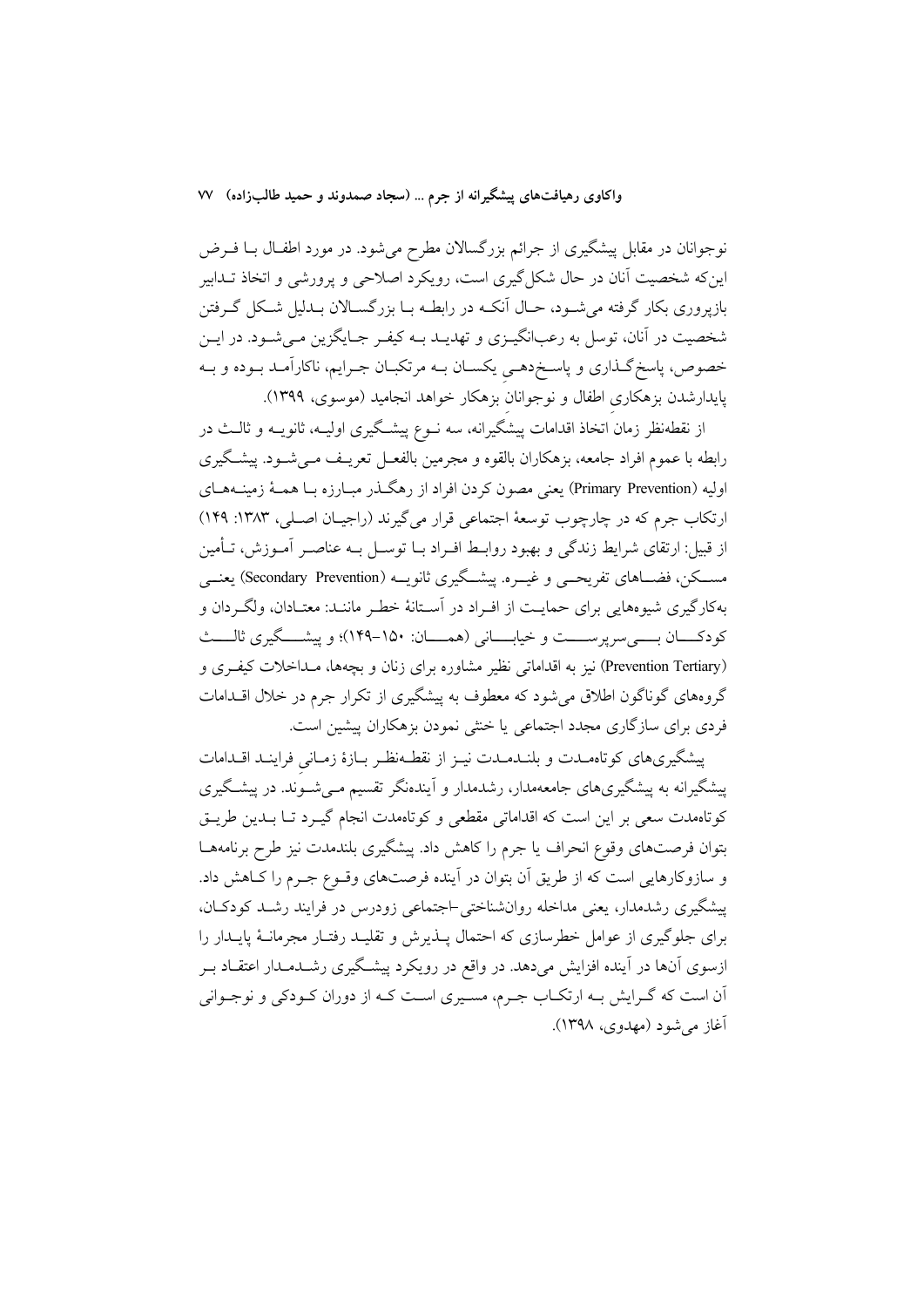۷۸ يژوهشرنامهٔ علوی، سال ۱۲، شمارهٔ ۲، پاييز و زمستان ۱۴۰۰

دسته دیگر، پیشگیری از جرم بواسطهٔ طراحمی محیطمی ( Crime Prevention through Environmental Design) اســت کــه در ذیـــل قلمـــرو پیشـــگیری وضـــعی قـــرار داشــته و بر این اساس تکیه میزند که طراحی محیط پیرامونی انسانها بر فرصتهـای ارتکـاب جـرم تأثیر دارد. به عبارت دیگر، اگر محیط به نحوی طراحی شود که بتواند موجب بهبود نظـارت افراد شده، تعلق ساكنان را به قلمرو خود بالا بـرده و تصـویری مثبـت از فضـا ایجـاد كنـد، لاجَرِم فرصتهاي مجرمانه كاهش خواهـد يافـت. ايـن ديـدگاه از لحـاظ مبـاني نظـري تـا حدودی شبیه پیشگیری وضعی یا موقعیت مدار است که از آن به عنوان بهروزتـرین و دارای گستردهترین تدابیر الگوی کارآمدِ پیشگیری غیرکیفری یاد مـی شــود ( اَقــائی، ۱۳۹۹)، لـیکن قلمرو اجرا و اعمال آن محدودتر است.

از نظر بهرهگیری از اقدامات پلیسی و دخالـت نهادهــای گونــاگون مــدنی در پیشــگیری فغال، نیروی پلیس محور اصلی پیشگیری است که بـرای اجتنــاب و دوری از وقــوع جــرائم وارد عمل می شود و در سطح اجتماعی نیز فغال است. در این میان، نقش نهادهای بازدارنــده از جرم نیز حائز اهمیت است. در مقابـل، در پیشـگیری غیرفعّـال اقــدامات متــداول، از نــوع تحذیر و ارعاب مانند هشدارهای پلیسی صورت نمـی گیـرد و نقـش نهادهـای بازدارنــده از جرم مانند نیروی انتظامی و دستگاه قضایی نیز در این میان بسیار کمرنگ است.

در یک طبقهبندی دیگر، از آنجایی که جرم بـهعنـوان پدیـدهای اجتمـاعی، تحـت تـأثیر عوامل متعدد فرهنگی و اقتصادی رخ میدهد و پیشگیری از آن نیـز از رهگــذر تأثیرگــذاری بر همان عوامل امکان پذیر است (تقی پور، ۱۳۹۸)، پیشگیری غیرکیفـری یــا کنشــی از حیــث ماهوی اقـدامی پیشـین جهـت خنثـی نمـودن عوامـل گـذار از اندیشـه بـه ارتکــاب جـرم مطرح میباشد؛ و در حقیقت درمان ریشهای قبل از وقوع جرم است. این نــوع از پیشـگیری در پرتسو پیشگیریهــای وضــعی و اجتمــاعی قابــل بررســی اســت. پیشــگیری وضــعی (Situational Prevention) در برگیرنده مجموعه اقدامات و تــدابیر غیــر کیفــری اســت کــه از طریق از بین بردن یا کاهش فرصتهای مناسب بـرای وقـوع جـرم و نامناسـب جلـوه دادن شرايط و موقعيت پيش جنايي، از ارتكاب جرم جلـوگيري مـيكنـد (چالـهچالـه، ١٣٨٧: ۶). راهبرد این شیوه، کاهش و حذف موقعیت ها و فرصت های ارتکاب جرم (دیـدا، ۱۳۹۷) از رهگذر کنترل بزهکار، حفاظت از بزهدیده و ایجاد تغییرات محیطی است. تمرکز پیشگیری وضعی بر انگیزهها و ایجاد موانع رفتاری خاص، آن را از سایر رویکردهای دیگ پیشگیری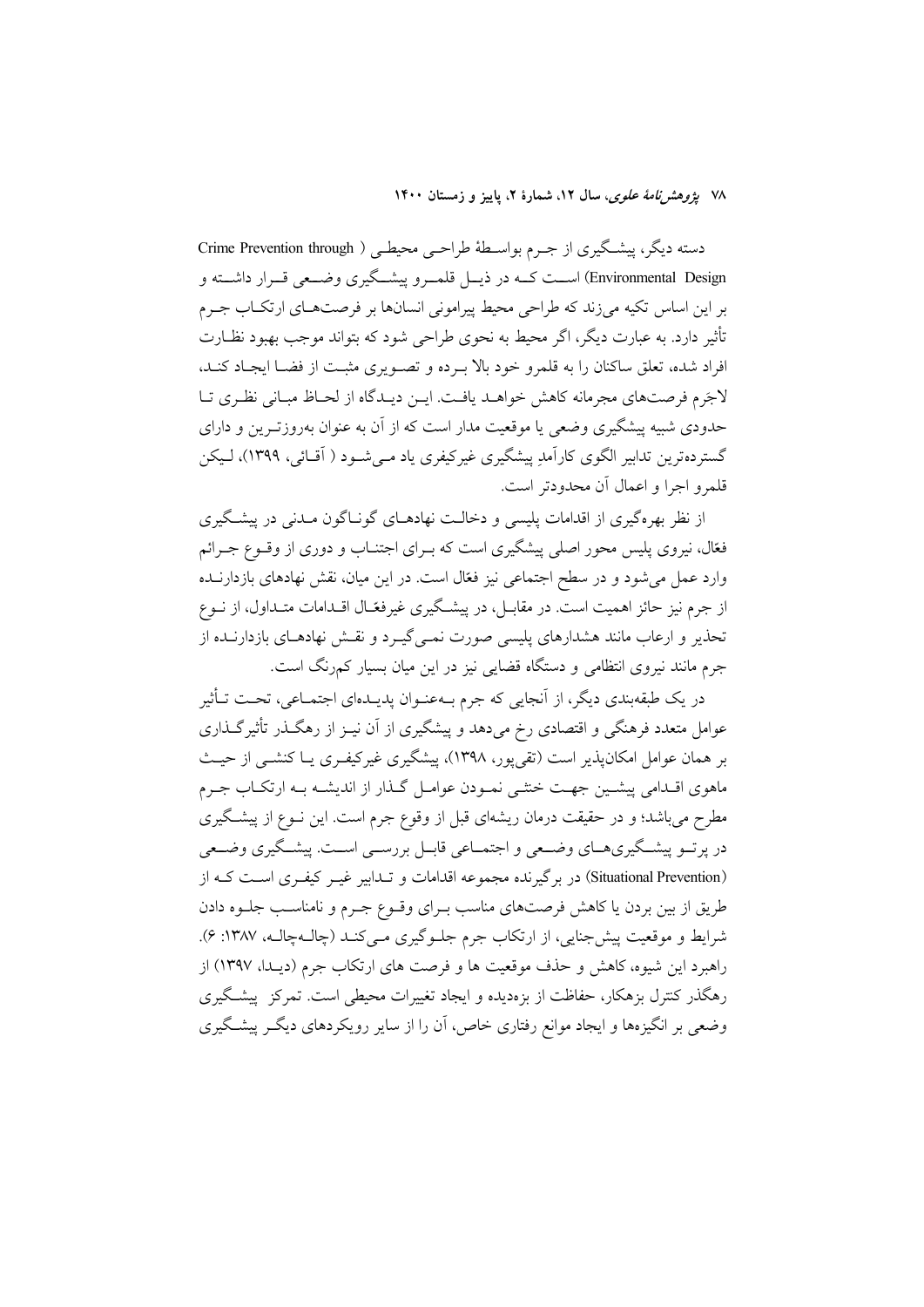از جرم متمایز می سازد. پیشگیری اجتماعی (Social Prevention) نیز شامل آن دسته از تــدابیر و اقدامهایی است کـه بـا مداخلـه در محـیط اجتمـاعی عمـومی و شخصـی افـراد از قبيـل محیطهای فرهنگی، اقتصادی، سیاسی و خانواده تلاش دارد تـا ســازوکارهای خــودکنترلی و مهارتهای اجتماعی را افزایش دهد (ساریخانی، ۱۳۹۵) که از جمله آن تأسیس مکــانهــای تفریحی و پارکھا برای تفریح، تأسیس مراکز اَموزشی، پرورشی، فرهنگی، ایجاد دراَمدزایــی و اشتغالزایی در محلهها، تقویت باورهای دینی از طریق فعال کردن مـؤثر و مناسـب مراکـز مذهبی محلی (عباچی، ۱۳۸۳: ۶۱–۶۰) است.

پیشگیری کیف ری (Penal Prevention) یــا واکنشــی از طریـــق اعمــال مجــازاتهــا، رعبانگیزی و عبـرتآمـوزی جمعـی یـا فـردی در صـدد پیشـگیری از بزهکـاری دوبـاره افي اد است.

ييشكيري قضائي (Judicial Prevention) نيز تدابير دستگاه قضـائي در خصـوص اصـلاح مجرمان از طریق اعمال سیاستهای تقنینی در مقابل مجرمین، بعنوان مثـال اسـتفاده مناسـب از قرارهای تأمین و ضمانت اجراها و جلب اعتماد عمومی نسبت به نهادهای عدالت کیف وی (شیری، ۱۳۸۶) را شامل می شود.

و نهایتاً پیشگیری انتظامی (Disciplinary Prevention) بــهمنظــور ارتقــای ضـــریب امنیــت اجتماعی و ایجاد احساس امنیت و کاهش جرم از طریق بکارگیری برنامههای انتظـامی نظیــر استفاده از مأمورين با لباس فرم، ايجاد گشتهاى انتظامى، جلب اعتمــاد عمــومى نســبت بــه نيږوي پليس و غيږه صورت مې پذيږد.

# ۴. ييشينهٔ يژوهش

در طول تاریخ تفکر کیفری در پاسخ به چرایی کیفر، مبانی گوناگونی مطرح شده و تمــامی ایــن نظریات در نظامهای مختلف کیفری جوامـع، آثـار بـهسـزائی داشـته اسـت. ایـن نظریـات در دو دسته اصلی نظریات گذشتهنگـر و آینـدهنگـر قابـل بررسـی و تحليـلانـد: مطـابق نظريـهٔ گذشتهنگر و سزاگرای (Retributivism) امانوئل کانت فیلسوف روسی و تابعـان او، مجــازات فرد مجرم با توجه به اصول اخلاقي، صورت گرفته و فرد را مطلقاً نميتوان بعلت فايدهاي كــه مجازات در آینده برای فرد و جامعه همراه میآورد، مجازات کرد. از این رو فردِ مرتکب عمـل غیر اخلاقی در هر صورت باید مجازات شود و به سزای عملش برسـد و عـدالت بـا مجـازات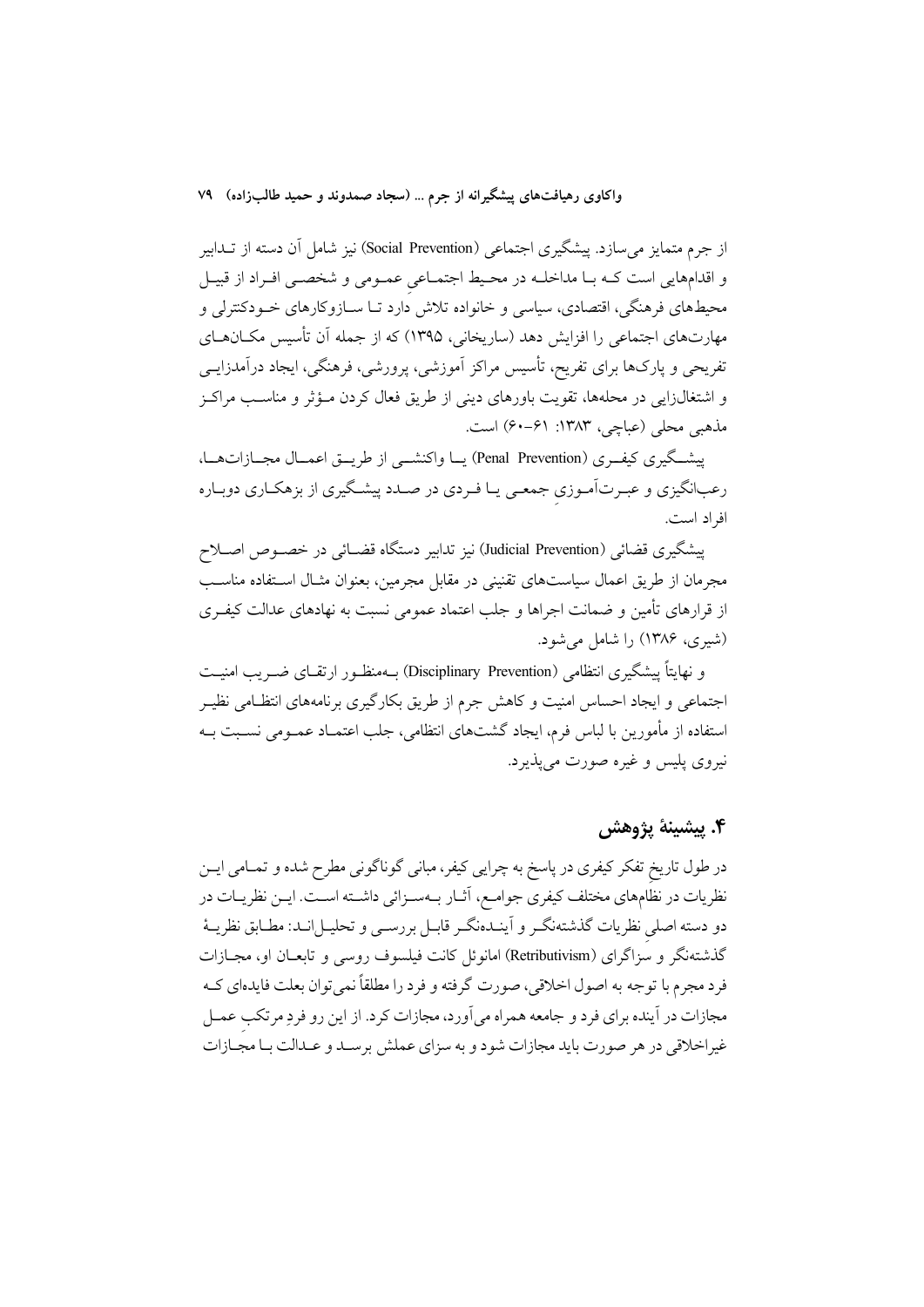۸۰ بی*ژوهشرنامهٔ علوی*، سال ۱۲، شمارهٔ ۲، پاییز و زمستان ۱۴۰۰

وی محقق میشود. در مقابل، مطابق نظریات فایدهگـرا (Utilitarianism) و آینــدهنگــر بنتــام و سایر فلاسفه، به ثمرهای که مجازات کردن فرد بــه بــار مــی آورد توجــه مــی شــود و رویکــرد، اّن است که مجازات فرد باید فایدهای در اَینـده داشـته باشـد و در غیـر ایـن صـورت صـرفاً هزینهای به جامعه تحمیل شده است.

در کنار نظریهٔ مبتنی بر بازدارندگی، نظریات دیگری نیز در سـلـهٔ اخیــر پدیـلـدار شـلـدند کــه آیندهنگر محسوب میشوند. یکی از این نظریات، نظریه مکتب تحققی حقوق کیفـری بـود. در نظريه جرم شناسي اثباتي لومبروزو (Lombroso's Positivist Criminology)، مجرم فــردي بــود که نظام فکری و جسمیاش وی را به سـمت ارتکـاب جـرم سـوق مـیداد و قابلیـت اینکـه اصلاح شود يا با ارادهٔ خود از مجازات بترسد و مرتکب جرم نشـود، نداشـت. ياسـخ مناسـب براي چنين بيماري، طرد از جامعه بود كه با ناتوانسازي وي، محيطـي امـن ايجـاد مـي شـد و کیفر به مثابه اقدامی تأمینی تصور میشد. این ابزار محیط را سالم سازی مـیکـرد و میکـروب بیماری برای جلوگیری از واگیر، از جامعه حذف می شد (ر.ک. فلچر، ۱۳۸۹). امـا مهـم تـرینُ نگرش حوزهٔ فایدهگرا، نظریهٔ مرتبط با بازدارندگی است. در این رویکرد، فایدهای که مجازات برای جامعه به ارمغان می آورد ارعاب مجرمین بالقوه کنتـرل بزهکـاری و تهدیـد مجرمـی کـه مجازات علیه او اجرا شده، به عدم تکرار جرم است. به عقیده موریس کوسون مـراد از کنتـرل بزهکاری "مجموعه شیوههایی است که انسانها به منظور جلوگیری یا محدود کـردن جـرم، اختصاصاً بكار مي برند." به نظر ريمونــد گســن، حقــوق‹ان و جــرمشــناس، هرچــه كنتــرل غیررسمی فعال تر و مؤثرتر باشد نیاز به کنترل رسمی و شدید کمتر خواهد بود. عکس ایــن قضیه نیز صادق است؛ بنابراین هرچه پیشگیری اجتماعی در ایفای نقش آموزشــی و تربیتــی خود در زندگی اجتماعی کوتاهی کند پیشگیری وضعی باید در جهت جلوگیری از گـذار از اندیشه به عمل، فعالتر و گستردهتـر گـردد (ر.ک. گسـن، ۱۳۸۳). در ایـن میـان فلسـون و کلارک در دفاع از پیشگیری وضـعی از جـرم، آن را از نظـر اخلاقـی برتـر از سـایر اشـکال پیشگیری میدانند چراکه قابل دفاعترین صفآرایی جامعه در مقابل جرم است.

در سال@ای اخیر پژوهشهایی چند در زمینه پیشگیری از جرم صورت گرفته اسـت. در این خصوص، بختیاری (۱۳۹۷) به واکــاوی مصــادیق فســاد اقتصــادی و تبیــین راهکارهــای نظارتی مقابله با آن با تأکید بر آموزههای نهجالبلاغــه پرداختــه و معتقــد اســت بازدارنــدگی از فساد، ریشه در پایبندی مذهبی و اخلاقی افراد دارد. الوانی و اسلامیناه (۱۳۹۵) در یژوهشبی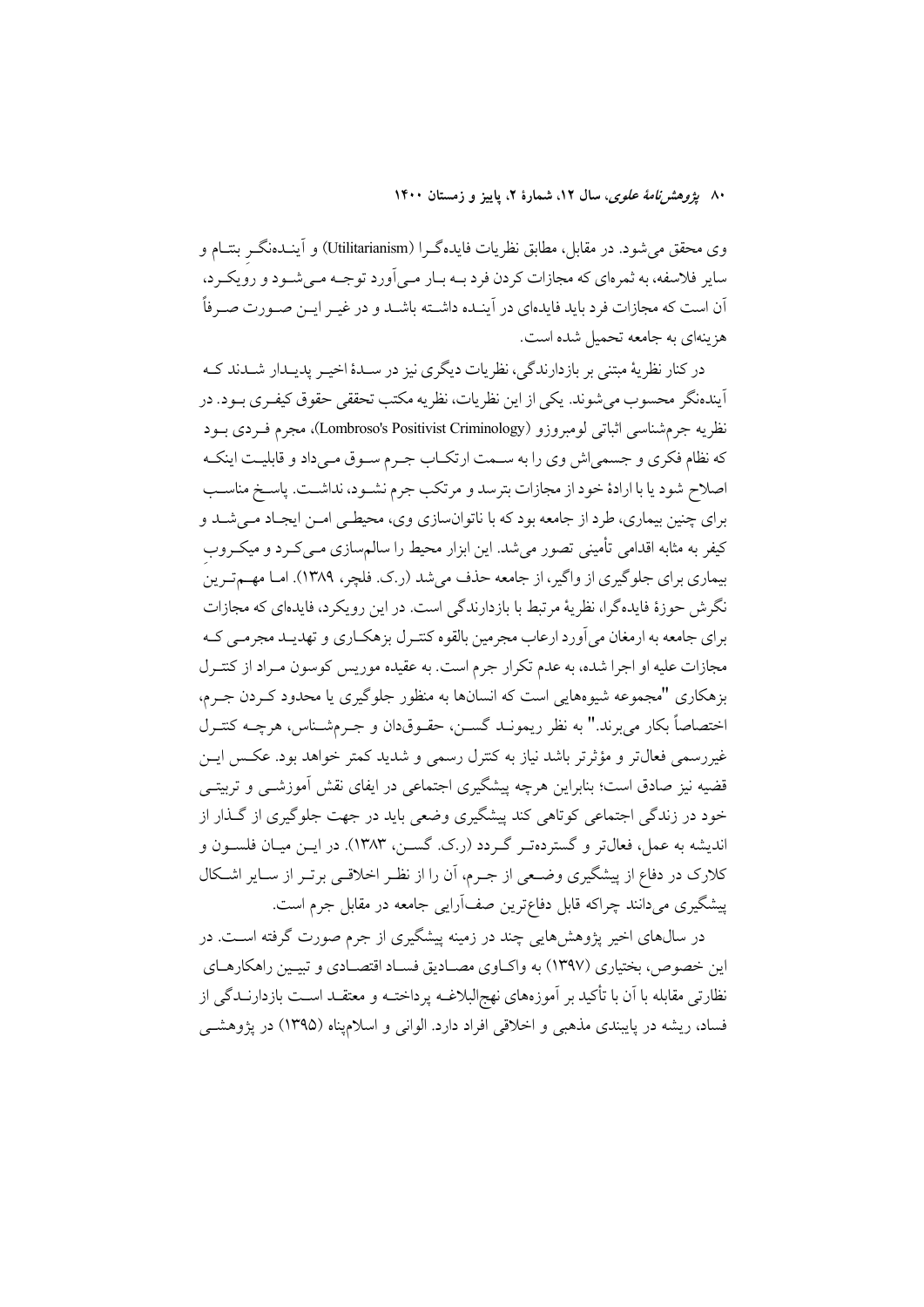دایر بر طراحی مدل بازدارندهٔ فساد اداری با اتکا به آموزههای نهج البلاغه، پیشگیری از فسـاد اقتصادی را در گرو تقویت نگرش ها و باورهــای دینــی افــراد میداننــد چراکــه رفتــار افــراد تحت تأثیر باورهـا و ارزش هـاي آنهـا شـكل مـي گيـرد. خارسـتاني و همكـاران (١٣٩٩) بـه شناسایی موانع تحقق اصل انظباط اجتمـاعی بـر مبنـای آمـوزههـای تربیتـی امـام علـی (ع) پرداخته و با تمسک به نامه ۴۷ نهج|لبلاغه رعایت تقوا و نظم را راهگشــای حــل تعارضــات اجتماعي ميداند.

در میان مطالعات دیگر محبی و همکاران (۱۳۹۵)، دایرهٔ جرائم در نظام حقــوقی ایــران از حيث مجازاتهـا را بررسـي نمودنـد. تابـان و همكـاران (١٣٩٥) بـا انتخـاب مؤلفـههـايي، نظامسازی اسلامی را مدلسازی نمودند. نریمانی و طاهری نیا (۱۳۹۹) به بررسی بهـرهگیـری امام علی (ع) از پیشگیری مثبت بعنوان یکسی از کارکردهـای روانشـناختی در ایجـاد امنیـت روانمی در کبارگزاران پرداختند. در بررسمی روش های اصلاحی امیرالمؤمنین علمی (ع)، چلونگر (۱۳۹۶)، این شیوهها را در دو دسته تغییرات درونسـاختاری بـا ملازمـت ارشـاد و تساهل در امور فرهنگی، و تغییرات انقلابی در عرصه سیاست میدانـد. در پژوهشــی توسـط روحی و قربانیان (۱۳۹۶)، شیوههای حضرت علی (ع) برای جذب و هدایت دشـمنان، ابتـدا نرمش و مدارا بود، اما هنگامی که تمام راههای مسالمتآمیز بسته میشد، برای خاموش کردن فتنهای که آنان ایجاد کرده بودند با قاطعیت اقدام می نمود. همچنین، کریمی (۱۳۸۹)، مقـررات قرآن کریم برای پیشگیری از جرم را شامل پیشگیری اصلاحی، وضـعی و کیفـری دانســته و به تأکید ویژهٔ قرآن بر پیشگیری اصلاحی در کنار سایر انواع پیشگیری اشاره نموده است.

## ۵. روش تحقیق

تحقیق پیشررو از حیث ماهیت بنیادی بوده و از جنبـه رویکـرد، برخــوردار از روش نظـری جهت درک مفاهیم و عوامل پیرامونی عنصر پیشگیری از جرم از منظر نهجالبلاغه مـیباشـد. از نظـر روش'شناسـی (Methodology) از اصــول روش تحليــل محتــوا بهــره گرفتــه شــده و پژوهشی کیفی با منطق تلفیقی بهشمار می]ید. مبنای تحقیق جهت بررسی و تجزیه و تحلیــل مضامین، کتاب نهجالبلاغه بوده است.

مطابق با مبـانی روش تحلیــل محتــوای کیفــی در تحقیــق پــیشررو گــامهــای زیــر طــی شده است: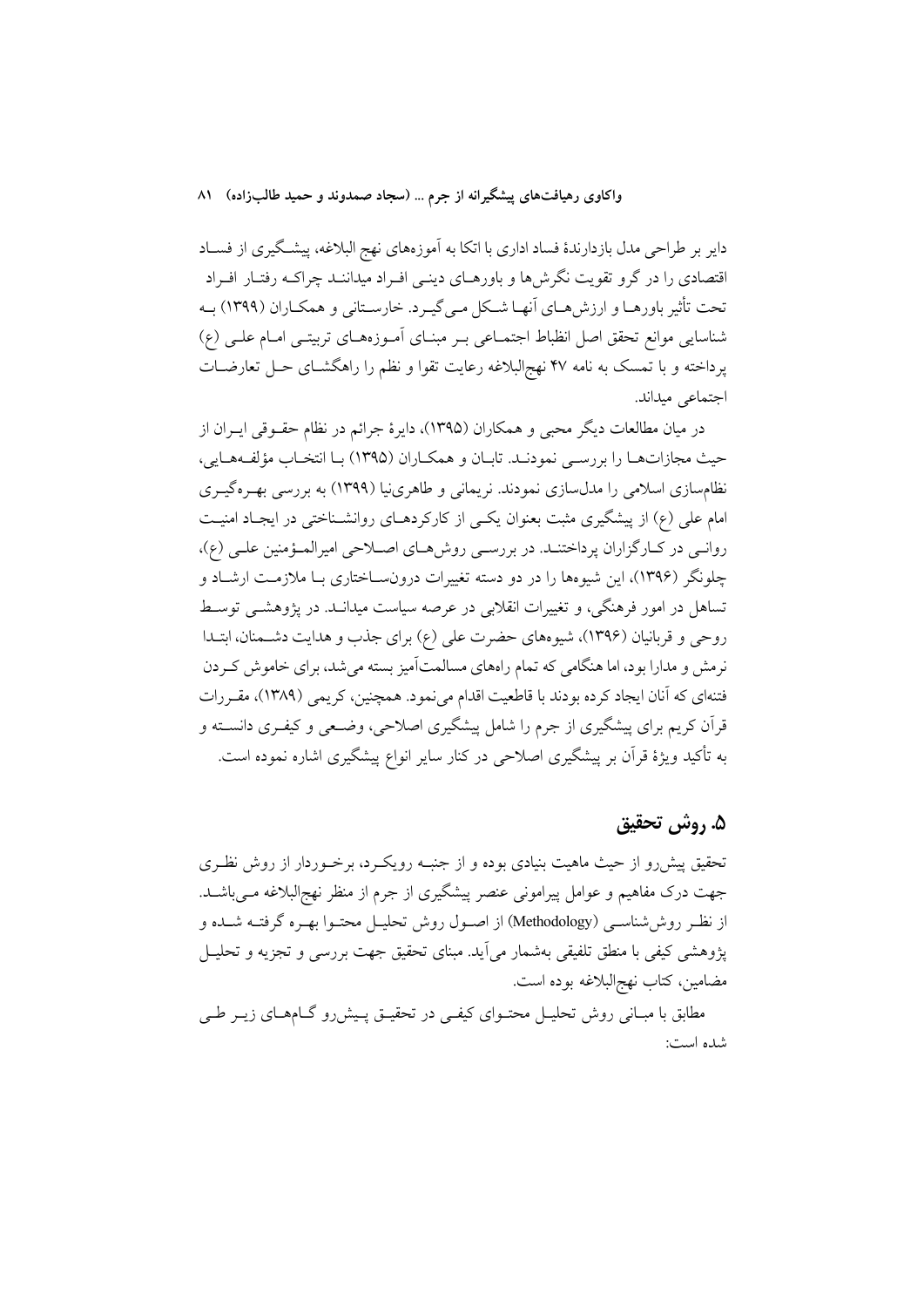۸۲ ي*ژوهشرنامهٔ علوی*، سال ۱۲، شمارهٔ ۲، پاییز و زمستان ۱۴۰۰

١) آشنایی با دادهها: در ابتدا خوانش فعال متن کتاب نهج|لبلاغه جهت آشنایی بـا دادههـا انجام گرفت.

٢) ايجاد كدهاي اوليه: در پژوهش كنوني، تمركز بر روى داده بوده تا نظريــه؛ بــه عبــارتي، پژوهش در جستجوی الگوهای اندیشهٔ امام علی(ع) در پیشگیری از جرم پـیش رفتـه اسـت؛ لذا در این مرحله، از کدهای ایجاد شده در پژوهشی از مـتن نهـجالبلاغـه (ر.ک. صــمدوند، ۱۳۹۶: ۵۹) استفاده گردیده است ٔ. کدهای ایجـاد شـده حـاوی سـه گونـه مقولـهٔ سیاسـی، فرهنگی و اقتصادی هستند. فراوانـی گـزارههـای کدگـذاری شـده از مـتن نهـج|لبلاغـه در جدول ۵–۱ آورده شده است.

| تعداد گزارهها            | موضوع گزارهها | رديف |
|--------------------------|---------------|------|
| ۵۰۱                      | سياسى         |      |
| $\Lambda \cdot \Upsilon$ | فرهنگي        |      |
| ۴۶                       | اقتصادي       |      |
| ۱۳۵۰                     | کل گزارهها    | ۰c   |

جدول ۱.۵ فراوانی گزارههای کدگذاری شده از متن نهج البلاغه

۳) جستجوی تمها: در این مرحله، کدهای ایجاد شده مرتبسازی و خلاصهنویسی شـده و در قالب تمهای اولیه ایجاد گردید.

۴) بازبینی تمها: در این بخش، مجموعهٔ تمهای اولیه بـازبینی و تصـفیه شـد و تــمهـای اصلى استخراج گرديد.

۵) تعریف و نامگذاری تمهـا: در مرحلـهٔ پـنجم تـمهـای اصـلی ارائـهشـده، تعریـف و نامگذاری میشود. سپس نقشهٔ تمهای پژوهش مشـخص گردیــد. ایــن نقشــه در شــکل۵–۱ آورده شده است.

۶) تهیهٔ گزارش: این مرحله از تحلیـل زمـانی شـروع مـیشـود کـه مجموعـهٔ تـمهـای مشخص شده در اختیار بوده و نقشهٔ تمهای یژوهش بهخوبی کار کند. تحلیـل نهـایی محتـوا در این مرحله ارائه می گردد.

در تحلیل پژوهش، تعداد کل گزارههـای کـدگزاریشـده ۱۳۵۰ بـوده اسـت کـه جهـت محاسبهٔ پایایی ۱۰ درصد آن یعنی ۱۳۵ گزاره انتخاب شد.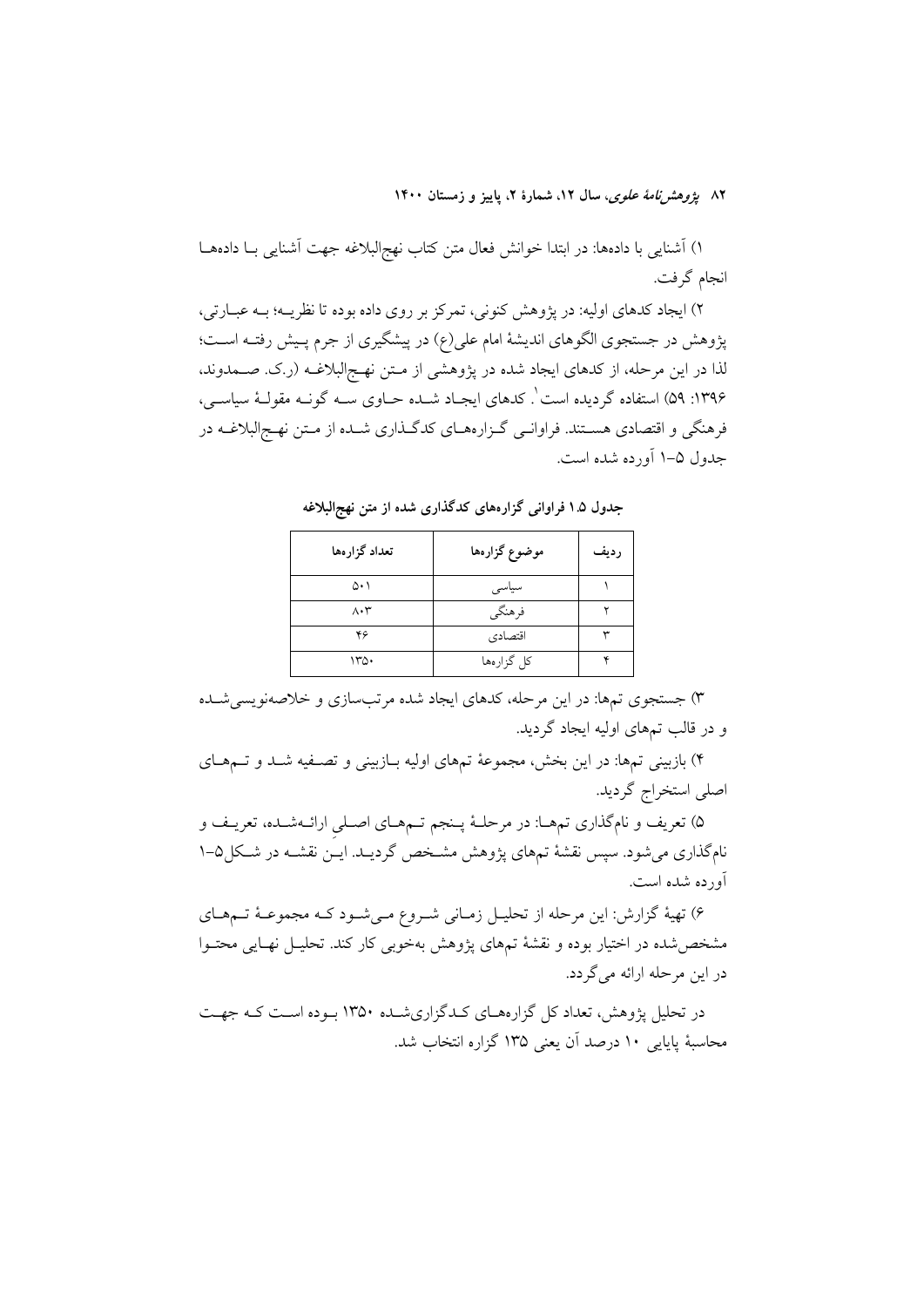رابطهٔ (۵–۱)، رابطهٔ ویلیام اسکات جهت محاسبهٔ پایایی (قابلیت اعتماد) بکار میرود:  
\n
$$
\pi = \frac{P_o - P_e}{1 - P_e}
$$
\n(1.0)

 .: 3+ '< '( ' - '< - 99. π -] @9 : [ '( ' - '< TJ :5 ( 5 -2 ) T]

$$
P_o = \frac{2M}{N_1 + N_2} \tag{7.0}
$$

*e*

*P*

در این رابطه M تعداد گزارههای مورد توافق هر دو داور،  $N_1$  تعداد گـزارههـای داور اول و  $N_2$  تعداد گزارههای داور دوم میباشند.

همچنین رابطهٔ (۵–۳) جهت محاسبهٔ درصد مورد انتظار بکار میرود:

$$
P_e = \sum_{i=1}^{n} P_i^2 \tag{7.0}
$$

در این رابطه  $P_i$  درصد نسبی مقولهها است که از جدول ۵–۲ بدست می|ید. n نیز تعــداد مقولهها است.

با جاگذاری مقادیر بدست آمده در تحقیق، پایایی بدست می آید:  
M=125, N₁=135, N₂=135 ⇒ P₀ = 
$$
\frac{2*125}{135+135} = 0.9259
$$

| مقوله   | درصد نسبى    |
|---------|--------------|
| سياسى   | TV.11        |
| فرهنگي  | <b>09.41</b> |
| اقتصادي | ۳۴۱          |

جدول ۲.۵ درصد نسب*ی* مقولههای مستخرج از متن نهج|لبلاغه

 $P_e = (37.11)^2 + (59.48)^2 + (3.41)^2 = 0.49$ 

بنابراين:

 $\pi = \frac{0.9259 - 0.49}{1.040}$  $\frac{2239-0.49}{1-0.49}$  = 86%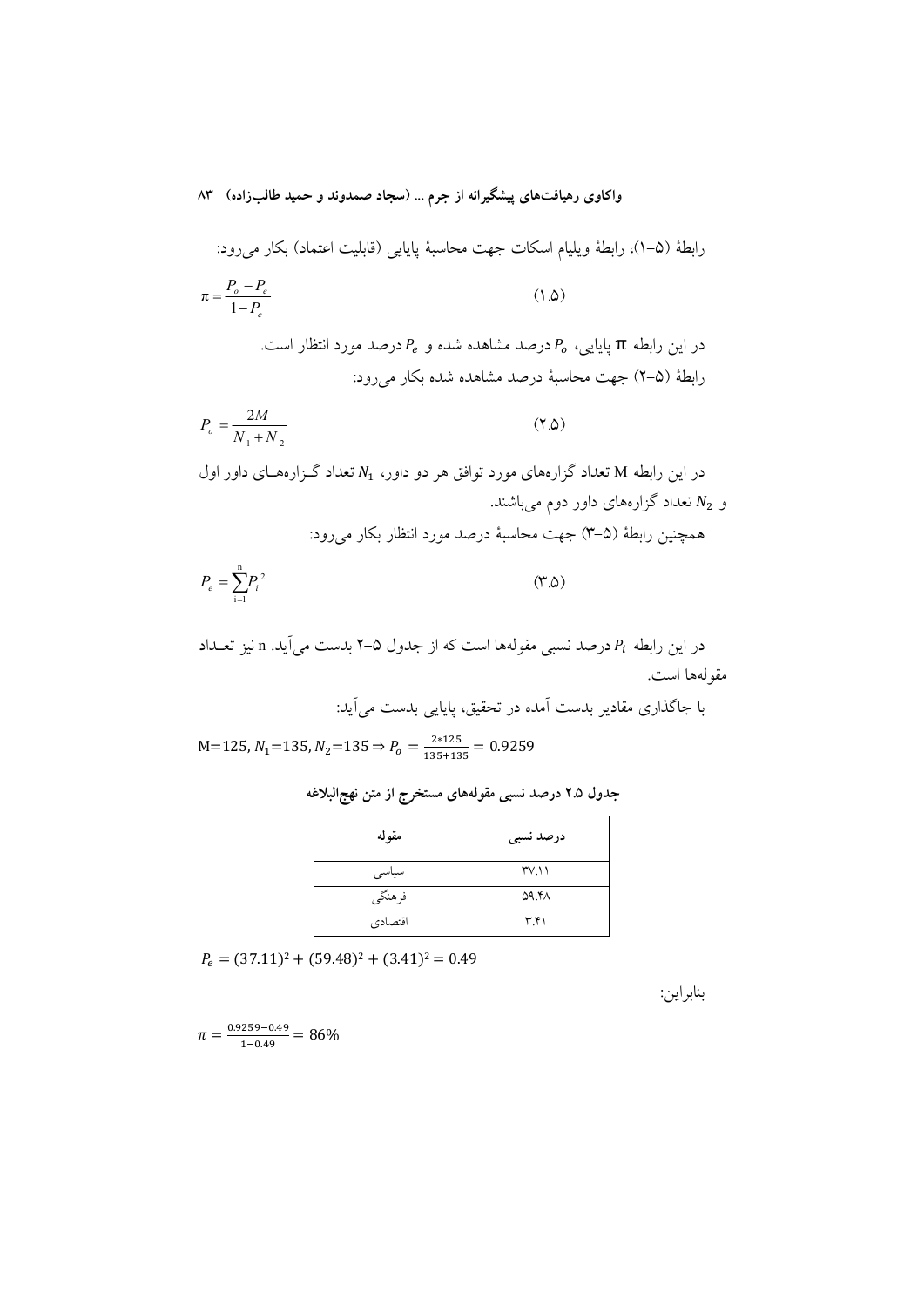۸۴ يژوهشرنامهٔ علوی، سال ۱۲، شمارهٔ ۲، پاييز و زمستان ۱۴۰۰



عدد ٨۶ درصد نشان از سطح مطلوب قابليت اعتماد تحقيق موردنظر است.

شکل ۱.۵ نقشه تمهای منتج از پژوهش

پایایی (قابلیت اعتماد) پژوهش بر اساس گزارههای اولیه کدگزاریشده (همان) بـه روش توافق درونهضمونی با تمرکز بر تمها و گزارههای متنـی ۸۶ درصـد مشـخص گردیـد کـه درصد قابل قبولی (بالای ۶۰ درصد) از میزان کنترل تحلیل را نشان میدهد.

در یک مطالعه کیفی، اعتبار، اشاره بر میزانی دارد کــه مشــاهدهٔ پژوهشــگر توانســته اســت، يديده مورد مطالعه يا متغيرهـاي مربـوط بـه أن را انعكـاس دهـد. روايـبي (اعتبـار) كلـبي ايـن پایاننامه در تمامی مراحل آن بدینشکل قابل دفاع است: اعتبار دانش تولیـد شـده در مرحلـهٔ طراحي يژوهش، مرهون مطالعه دقيق در مباني نظري و ادبيـات تحقيــق مــي باشــد. صــحت پــژوهش در مرحلــه انتخــاب مــتن، مــديون اعتبــار مــتن انتخــاب شــده يعنــي كــلام امیرالمؤمنین میباشد. پایایی ۸۶ درصد بیانگر اعتبار آن در مرحلهٔ تحلیـل بـوده و در مرحلـهٔ گزارشنویسی نیز تلاش گردیده حفظ امانت در تدوین پژوهش رعایت گردد.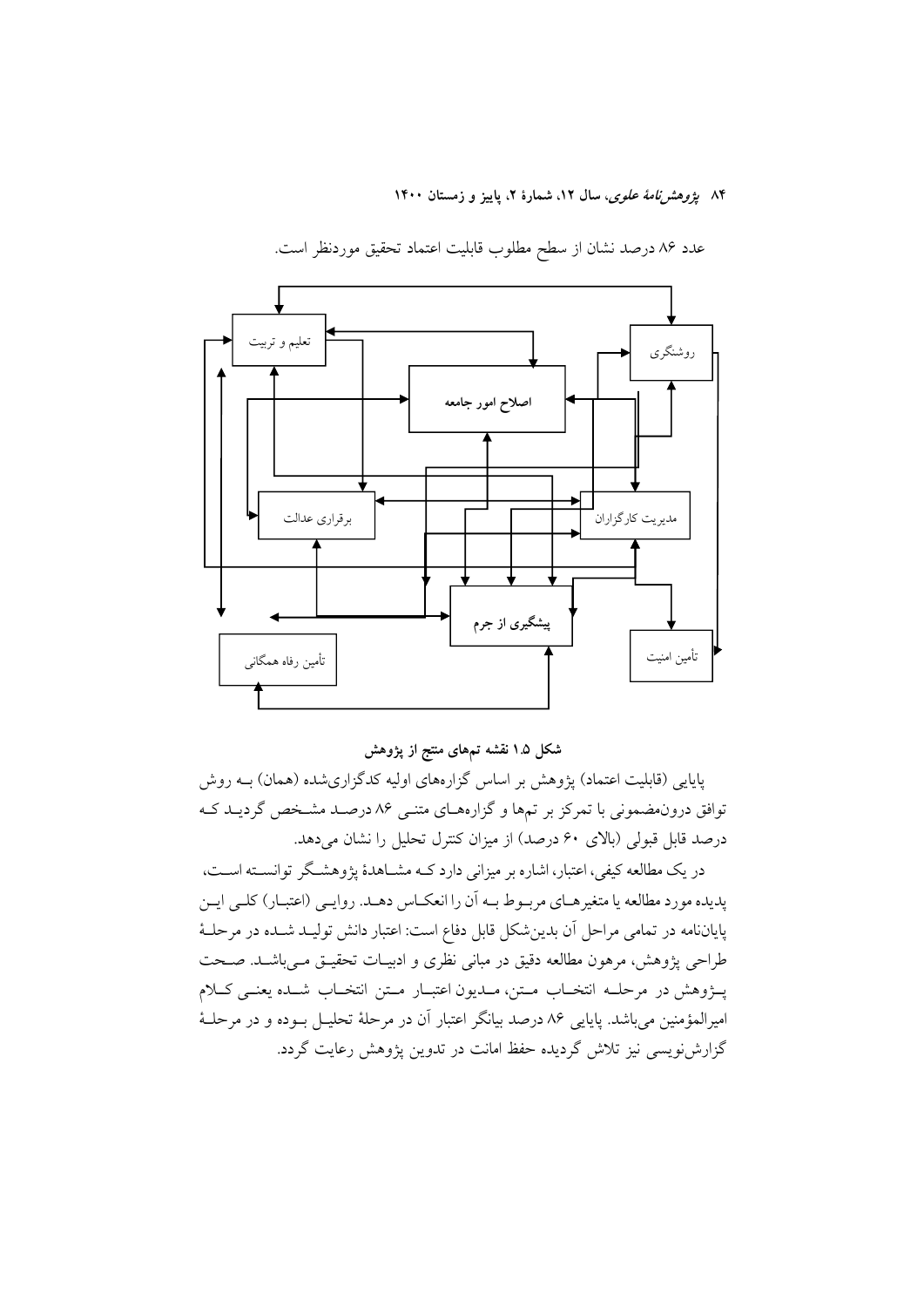# ۶. پیشگیری غیرکیفری

# ۱.۶ پیشگیری وضعی

یشگیری وضعی بعنوان یک نظریه علمی برای کاهش بزهکاری نخستین بیار در دهیه ۱۹۸۰ میلادی توسط کلارک، کورنیش و هی هیور مطرح شد. از دیدگاه کلارک، پیشگیری وضعی از جرم به مجموعه اقدامات قابل سنجش و ارزيابي در برخورد با جرم اطلاق مي شـود. البتــه این نوع از پیشگیری به لحاظ خصیصهٔ غیرمـادی اَمـاج جـرم یــا ویژگــی غیرعمــدی عمــل مجرمانه دربارهٔ «تمامی جرائم» قابلیت اعمال را ندارد. همچنین این نوع از تـدابیر پیشـگیرانه دربارهٔ «همهٔ بزهکاران» بالقوه، بهویژه افراد نابخرد و یا افراد بس خردمنـد نافـذ نخواهـد بـود (نحفر، ۱۳۷۶: ۶۰۸).

رهیافتهای پیشگیری از جرم: تعـداد شــانزده رهیافـت پیشـگیری وضـعی از جــرم در چهار دسته توسط کلارک ارائه گردیده است:

۱) افزایش تلاش (Increasing the Effort) لازم جهــت ارتکــاب جــرم: ایــن گــروه سعي دارد با ايجاد موانع فيزيكـي سـبب محـدود نمـودن فعاليـت بزهكـاران بـالقوه گـردد. اقــداماتي نظيــر قفــل كــردن دربـهــا، نصــب قفــل ايـمنــي روى فرمــان خــودرو، اســتفاده از گاوصندوقها، بهرهگیری از شیشـههـای ضـدگلوله نمونـههـایی از حفاظـت از آمـاج جـرم بەشمار مى روند.

٢) افزایش خطرات (Increasing the Risk) ناشمی از ارتکاب جرم: بعنوان مثال نصب فلزیابهای گیتهای فرودگاهها موجب افزایش خط دستگیری کسـانی کـه قصـد بـردن سلاح یا مواد منفجره به داخل هواپیما را دارند میگردد. و یا بکارگیری دستگاههای دزدگیــر یا کشف سرقت در فروشگاههای کتاب نیز در همین راستا صورت میپذیرد. نظارت رسـمی شامل استفاده از افسران اونیفورمپوش یا نصب دوربینهای امنیتی نیز همینطور.

۳) کاهش جاذبههـای (Reducing the Rewards) آمـاج جـرم: هـدف ايـن دسـته از تکنیکهای پیشگیری وضعی از جرم کاهش منافع عایده از ارتکـاب بـزه مـیباشـد از قبیـل ارائه بليط بجاي يول در وسائط نقليه.

۴) افزایش احساس شــرم و گنــاه (Feeling Shame and Guilt) حاصــل از ارتکــاب جرم: که عبارتند از: وضع قوانین خاص که مجرمین بالقوه را با این واقعیت مواجه مــیســازد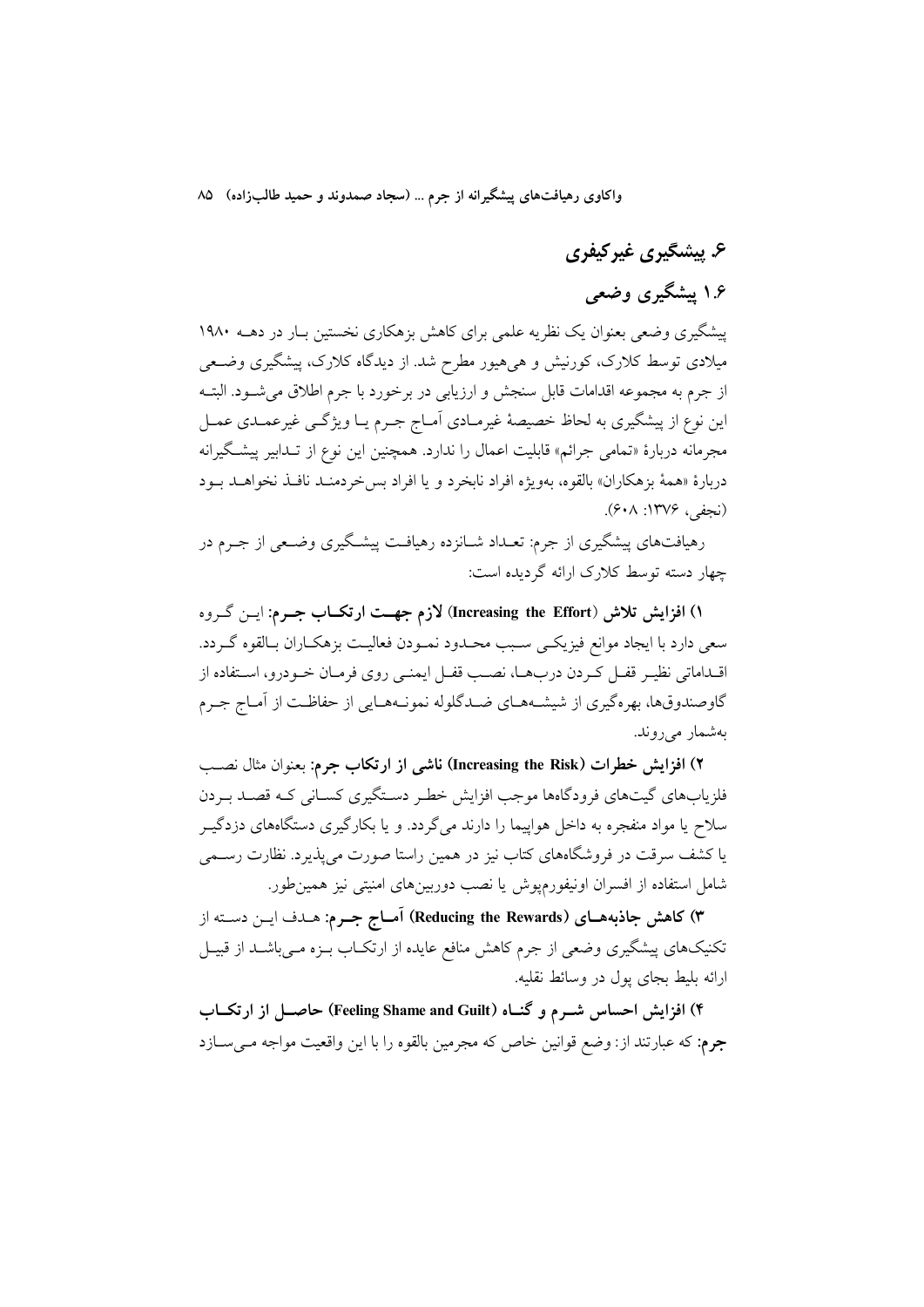۸۶ يژوهشرنامهٔ *علوی*، سال ۱۲، شمارهٔ ۲، پاييز و زمستان ۱۴۰۰

که در صورت ارتکاب بزه باید بهای سنگینی را بپردازند. بعنـوان مثـال قـوانین وضــع شــده ازسوی مؤسسات در رابطه با آزار جنسی خانمها.

البتــه ايــن رهيافــتهــا در برخــى منــابع بــا اضــافه نمــودن «رهيافــت حــذف معــاذير (Removing Excuses Strategy)» بسه ۲۵ نیسز افسزایش یافتسه اسست -Center for Problem) Oriented Policing, 2017).

**پیشگیری وضعی از منظر نهج البلاغه**: رویکرد غیرکیفری امیرالمـؤمنین در پیشـگیری از جرائم به دو صورت رسمی و غیررسمی صورت میپذیرفتـه اسـت. در ذیـل نظـارتهـای رسمي، تشكيل نهاد حِسبَه اسـت كــه بــا الهــام از آمــوزه «امــر بــه معــروف و نهــى از منكــر» شکل گرفت. مسئول حسبه بــه افــرادي همچــون قضــات و ولات تــذکر مــيداد و آنهــا از اشتباهات احتمالي آگاه مي سـاخت؛ بـه تنظـيم بـازار مـي پرداخـت و متخلفـان اجتمـاعي را تنبیه می نمود. امیرالمؤمنین خود چنین اموری را انجام می داد. ایشان در بازار کوفه مـی گشــت و مردم را به خداترسی، راستگویی، درستکاری و پرهیز از کمفروشی فرا می خوانـد. مزاحمـان اجتماعی را فوراً تنبیه میکرد و به قصابان راه و رسم ذبح شـرعی مـی]موخـت؛ بــه معلمــان تذکر میداد بیش از سه ضربه به کودکان نزنند وگرنــه خــود تنبیــه مــیشــوند؛. آن حضــرت همچنین در اوامر و نواهی خود، اصول کلی معاملات عادلانه را بیان، و بازرگانان را به وظـایف خود آشنا میکرد و از این رو به تنظیم بازار و اصلاح امور می پرداخت و چهبسا تمـامی ایــن امور به قصد پیشگیری از جرائم صورت میپبذیرفت. بحث نظـارت، یکـی از روشهـای امام علی(ع) در قبال کارگزاران حکومتی بود که در شکل رسمی از طریق نصب مســئولین و بازرسان انجام می پذیرفت. این امر در یک تقسـیم.بنـدی کلـی بــه دو نــوع «نظــارت قبــل از سپردن مسئولیت» و «نظارت مستمر در حـین مسـئولیت» کـارگزاران تقسـیم مـیشـود. وی اقدامات گزینشی دقیق و حساسـیتهــای مضــاعفی را در سـیردن مســئولیت بــه اشــخاص ۔<br>لحاظ م<sub>ی ن</sub>نمود که به چند مورد اشاره می شود:

امیرالمؤمنین علی(ع) در مورد انتخاب فرماندهان لشکر به مالک اشتر چنـین مـیفرمایـد: "برای فرماندهی سپاه کسی را بگمار که خیرخواهی او برای خدا و پیامبر و امام تو بـیشتر.، و دامن او پـاکتـر، و شـکیباییاش برتـر باشــد. از کســانی باشــد کــه دیـر بــه خشــم آینــد و عذريذيرتر باشند، و بر ناتوان رحمت آورد و با قدرتمندان با قدرت برخورد كند؛ درشتي او را به تجاوز نکشاند و ناتوانی او را از حرکت بازندارد (نهج البلاغه: نامه ۵۳).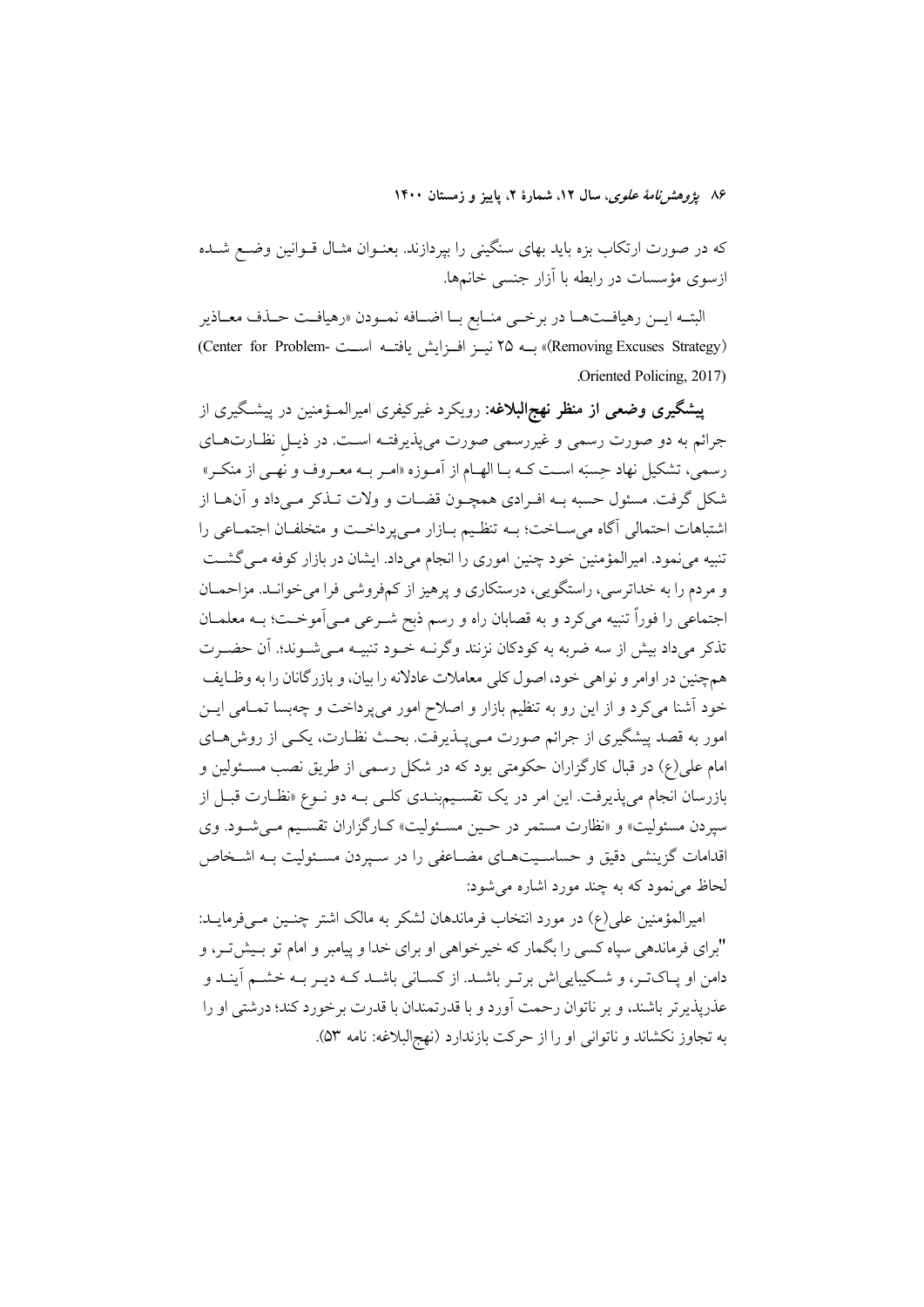حضرت در انتخاب قاضی شرایطی را تعیین میدارند که نوعی نظـارت بـر وی پـیش از سیردن مسئولیت و در جهت تحقق پیشگیری از انحراف آنان اسـت. حضـرت مـیفرماینــد: "از میان مردم، برترین فرد نزد خود را برای قضاوت انتخاب کن. کسانی که مراجعه فـراوان، آنها را به ستوه نیاورد، و برخورد مخالفان با یکدیگر او را خشمناک نســازد. در اشــتباهاتش پافشاری نکند، و بازگشت به حق پس از آگاهی برای او دشوار نباشد (همـان). آن حضـرت در مورد نحوه انتخاب كارگزاران نيز مـيفرماينــد: "كــارگزاران حكــومتى|ت را ابتــدا بيازمــا و سپس بکارگیر و در نحوه انتخاب آنان با دیگران مشورت کن" (همان).

یکی دیگر از شیوههای نظارت، بصورت نامحسوس است که نمونه آن در نامـه امــام بــه زیادابن!بیه استاندار فارس است؛ امام از نامهنگاری وی با معاویهبن!بی سـفیان اطـلاع یافـت و به وی چنین یادآور شد: «اطلاع یافتم که معاویه برایـت نامــهای نوشــته اســت تــا عقلــت را بلغزاند و ارادهات را سست کند. از او بترس که شیطان است.» امیرالمؤمنین بـا نگــارش ایــن نامه بطور نامحسوس به امر نظارت بر وي گوشزد مي كند و اتمام حجت مي نمايـد تــا مبــادا وی دچار خطا شده کاری خلاف شرع انجام دهد.

مثالی دیگر، نامه حضرت به بزیدین قسر ارحبی است. حضرت با رویک دی پیشگیرانه چنين مي نگارد:

در فرستادن خراجت دیر کردی و نمیدانم تو را چه بر آن داشته است، جز اینکه من تــو را به پرهیزکاری خدا وصیت میکنم و از اینکه با خیانت کردن به مسـلمانان اجـر خـود را ضایع کنی و جهاد خود را باطل سازی بیم میدهـم. پــس خــدا را پرهیزکــار بــاش و خود را از حرام دور بدار (يعقوبي، ١٣٧٩).

حضرت گزارشهای مردمی را نیز در امر نظارت بر عملکرد مدیران و کارگزاران مــلاک قرار میدادند. این گزارش هـا بـه صـورتهـای حضـوری، بیـتالقصـص و قضـای مظـالم تحقق می یافت. نمونهای از گزارش های حضوری، گزارش سوده همـدانی بـود کـه موجـب برکناری یکی از کارگزاران گردید. حضرت پس از این گزارش در نامهای بــه کــارگزار خــود چنین نوشتند: وزن و پیمانه را تمام و کمال بدهید، در روی زمین فسـاد نکنیـد و ظلــم را در جهان رواج ندهید. سپس خطاب به به کارگزار خود نوشـتند: آنچــه را کــه از بیــتالمــال در دست توست حفظ کن تا اَنکس کـه امـوال را از تــو تحویــل مــی&یــرد بــر تــو وارد شــود (طباطبایی، ۱۳۹۵: ۷۱-۷۰). از جمله گزارش های رسیده به بیتالقصص، مـاجرای خیانـت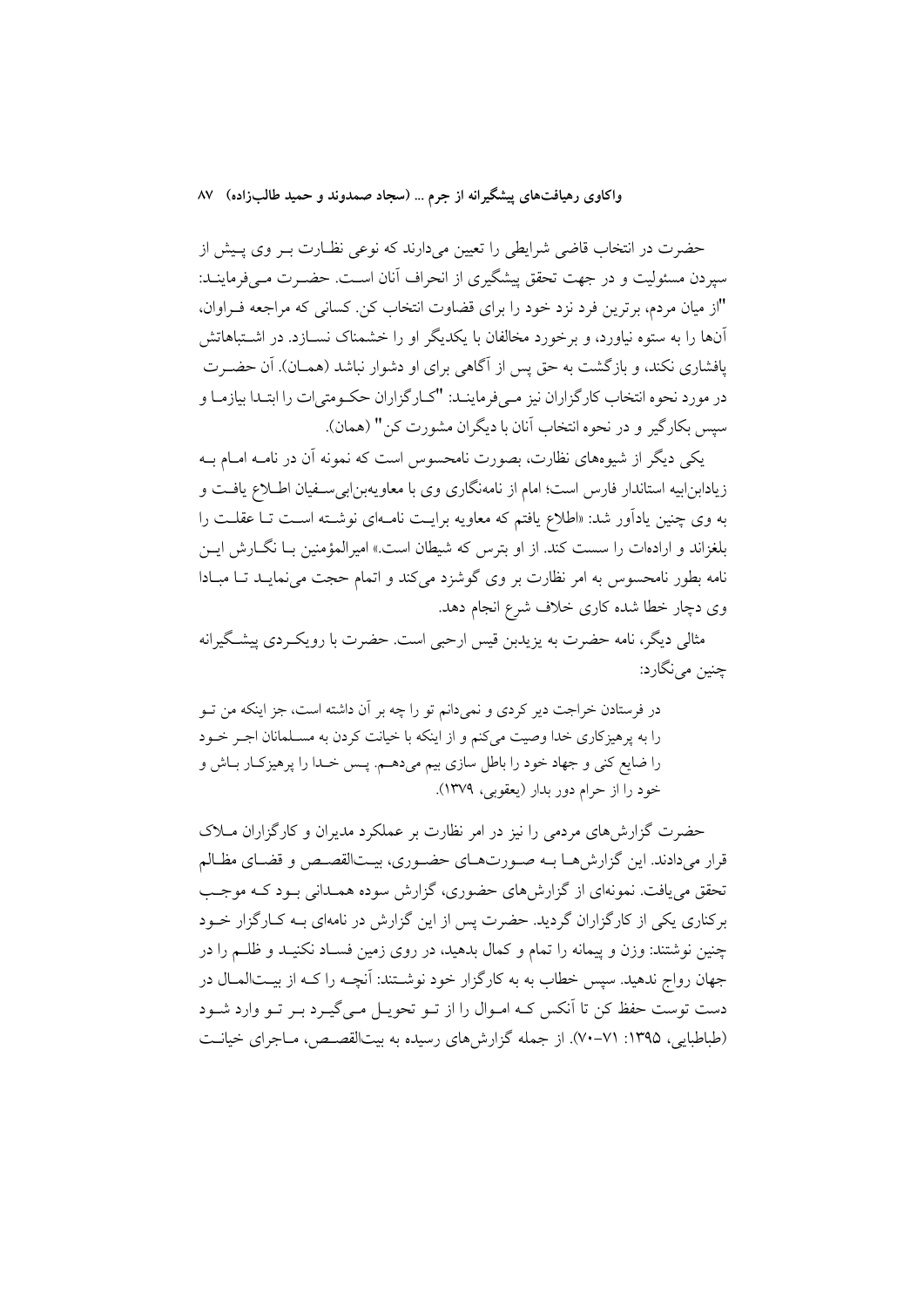٨٨ يژوهشرنامهٔ علوی، سال ١٢، شمارهٔ ٢، ياييز و زمستان ١۴٠٠

ابنهرمه ناظر بازار اهواز بود. که امام در نامهای به فرماندار اهواز چنین دستور دادنــد: او را از نظارت بازار برکنار و به مردم معرفی کن و به زنــدانش افکــن و رســوایش ســاز؛ و چــون روز جمعه رسید او را از زندان درآور و ۳۵ تازیان بزن و در بازارهـا بگـردان (حکیمـی و دیگـران، ٬۶۱۶: ۱۳۸۰). نهاد «قضاي مظالم» نيز مرجع رسـيدگي بــه تخلفــات اقتصــادي كــارگزاران از مجرای شکایت مردمی بود.

# ۲.۶ بیشگیری احتماعی

پیشگیری اجتماعی نیز از طریق جامعهپذیری افراد حاصـل مـی شـود. جامعـهپـذیری نـوعی جريان است كه در خلال آن فرد عناصر مختلف محيط اجتماعي پيرامون خود را فـرا گرفتـه و آن را منطبق بر شخصیت خــود مــی ســازد. بنــابراین بــر اســاس دو عملکــرد «پــادگیری و درونی کردن»، افراد از شخصیتی بهنجار برخوردار شده و وظـایف خــود را در قبـال جامعــه مطابق با ارزش های آن جامعه انجام میدهد. از مؤلفههای جامعهپـذیری مـیتـوان بــه نقـش خانواده، تعليم و تربيت، تأمين اقتصاد، اغماض و چشم پوشــي از خطـا، قناعـت، شــجاعت، نهي از غيبت، حجاب، زندگي جمعي، تقوا و حكمت نام برد.

**پیشگیری اجتماعی از منظر نهــج|لبلاغــه**: از نگــاه امیرالمــؤمنین، پیشـگیری اجتمــاعی درواقع یکی از ابزارهایی است کـه دولـتمـردان بـرای ایجـاد عـدالت و تعـادل در جامعـه موردتوجه قرار مى دهند. حضرت معتقـد اسـت كـه در جامعـه طبقـات مختلـف اجتمـاعى وجود دارد و وظيفه حاكم عادل براي ايجاد عدالت اجتماعي ايجاد همـاهنگي و تعـادل بـين این طبقـات اسـت (کارخانـه و موسـیوند، ۱۳۹۵: ۸۳). همچنـین در تبیـین نقـش نهادهـای مردمی، حضرت به نقش خانوادهها در تربیت فرزندان بسـیار توجـه نمـوده و معتقــد اســت تربیت صحیح فرزندان منجر به داشتن جامعهای ایدهآل خواهــد شــد تــا آنجــا کــه در ســیره تربیتی امام در نقش و اهمیت شیر مادر و نیز انتخاب دایه مــیفرماینــد: "أنظُــروا مَــن تَرضَــع اَولادَكُم فَاِنَّ الوَلَكُ يَشِبُ عَلَيهِ، نَگاه كنيد كدام زن به فرزند شما شير مىدهد زيرا فرزند بــر آن رشد میکند (همان: ۷۸).

مؤلفهٔ دیگر پرهیز از غیبت اسـت چـهاینکـه در اثـر غیبـت، افـراد حـس منفـی بـه هــم پیدا مـیکننـد، بـا یکـدیگر قطـع رابطـه کـرده و در نتیجـه، جـدایی افـراد در سـطح جامعـه حاصل مي شود. اميرالمؤمنين در اين خصوص مي فرمايند: «از غيبت اجتناب كــن كــه غــذاي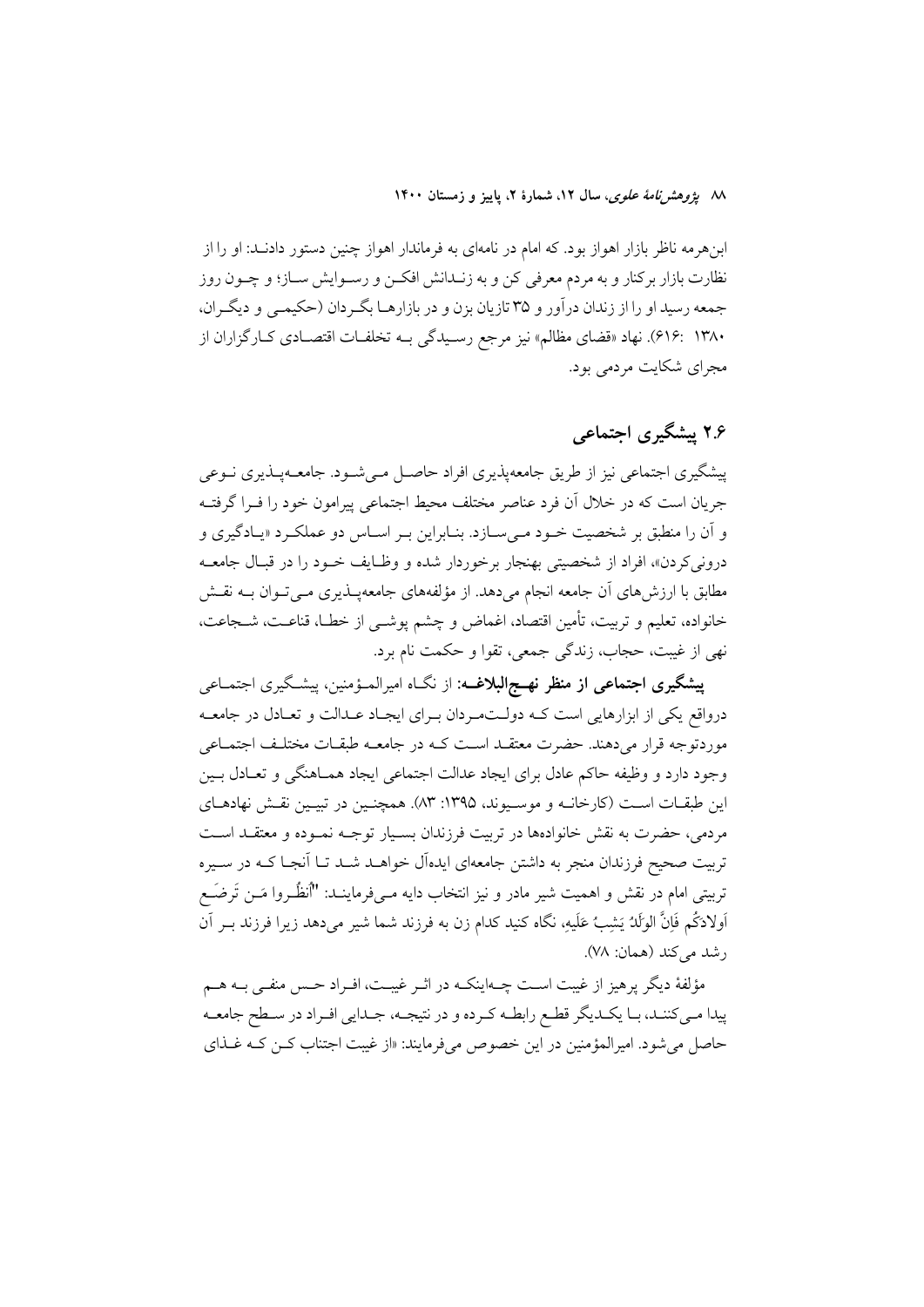سگان دوزخ است.» نیز در مذمت عیبجویی میفرماید: "از رعیت، آنان را که عیبجوترنـد، از خود دور کن."

همچنین تعریفی که امام از شجاعت بیان میدارد این است که انسـان همـواره اختیــاردار امیال و رفتار خود باشد و اجازه غلبه امیال و خواهشهای نفسـانی را ندهـد. "اقـوی النـاس من قوی علی غضبه بحلمه، شجاعترین مردم کسی است که بتواند بوسـیله حلــم و بردبــاری خشم خود را مهار سازد" (همو: ۷۹). چنین فردی در برابر درخواستهای نابهنجـار دورنــی مقاومت نشان داده و براحتی در مسیر ارتکاب بزه نخواهد افتاد.

حضرت از داشتن علم و دانسـتن حقـايق عـالَم، بـه حكمـت تعبيـر مـي كنـد بـه افـراد توصیه میکند در تحصیل علم و دانش جهد نمایند چراکه فرد با آگاهی داشــتن از مجــازات و عواقب رفتارهای نابهنجار به هنجارهای اجتماعی بیشتر توجه میکند و خـود را ملـزم بـه رعايت آنان مي كند (محمدي، ١٣٧۵: ۵۸).

در سیره جزائی امام علی(ع) کنـارهگیـری از زنـدگی دنیـوی و عـدم فعالیـت معیشـتی، مخالفت از دستورات الهی دانسته میشود. حضرت امیر در جریان عزلــتطلبــی عاصــم بــن زیاد، وی را سرزنش نموده میفرماید: «به خدا قسم آشکار کردن نعمتهای خداونـد بـا عمل، نزد او محبوبتر از بازگویی آنها با زبان است.» در اندیشهٔ امام علـی(ع) داشـتن شـغل علاوه بر يک تکليف، امري مقدس و به مثابه جهاد عنوان شده است. «ان الله يحـب المــؤمن المحترف، خداوند مؤمن صاحب حرفه را دوست مي دارد.»

یکی از نکاتی که در پیشگیری اجتماعی به آن توصیه میشود پوشاندن، مخفـی کـردن و دور از دسترس مجرم قرار دادن آماج است؛ چهاینکه کـاهش جاذبـه آمـاج از رهیافـتهـای پیشگیری از جرم میباشد. لذا توجه به مسأله حجاب دارای آثار پیشگیرانه میباشـد. چراکـه زنان با پوشش خود از بسیاری از جنایات و جرائم در امان میمانند (زرگری، ۱۳۹۰).

# ۷. پیشگیری کیفری

رهیافتهای اقدامات کیفری را می توان در چهار گروه جای داد:

۱) شدت: مطالعهٔ تاریخ تحولات کیفردهی حاکی از آن است کـه در برهـهای از زمـان جوامع بشري بدنبال به حداكثر رسانيدن كيفردهي بـوده و شــدت (Severity) كيفـر را عامــل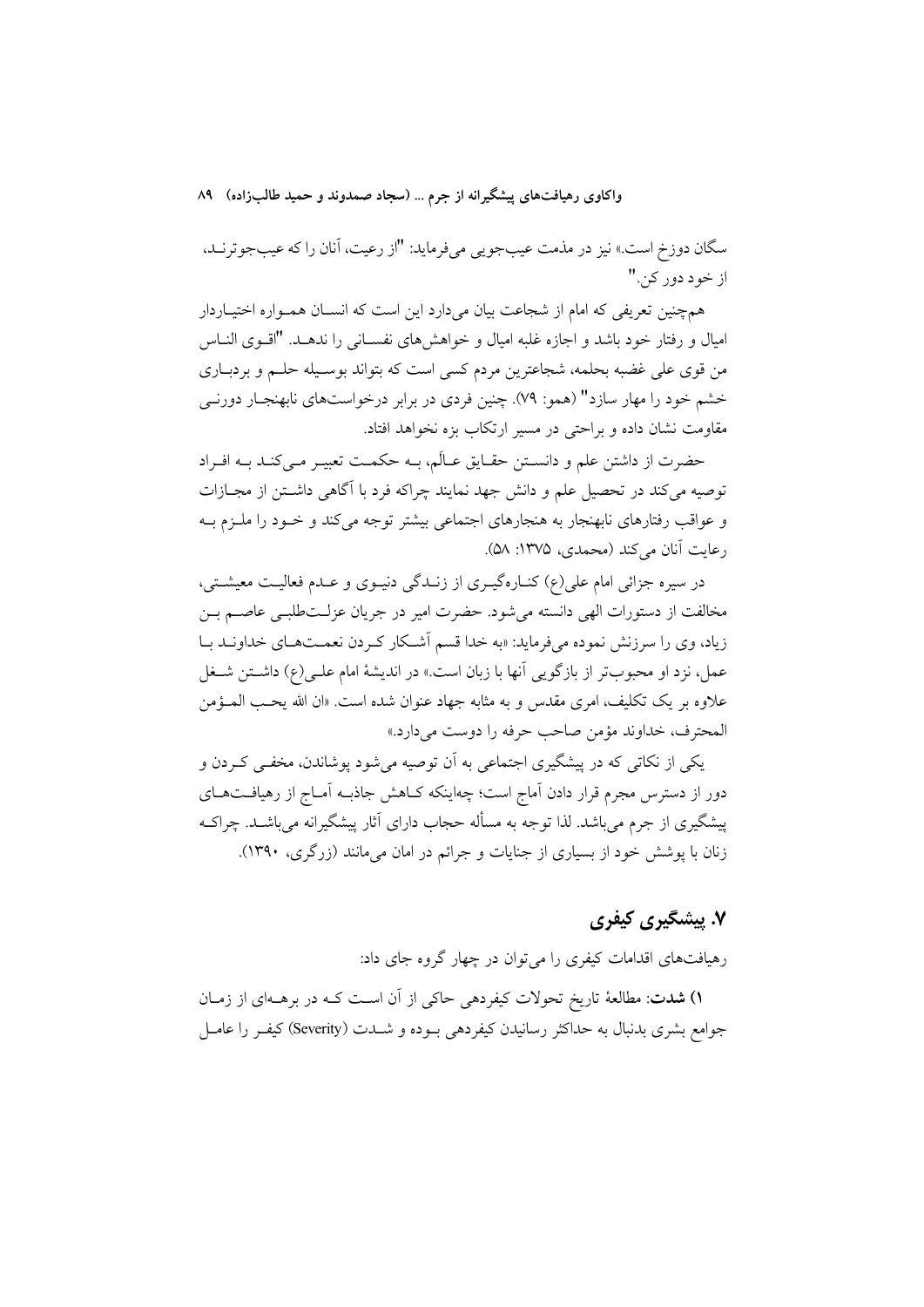۹۰ ی*ژوهش نامهٔ علوی*، سال ۱۲، شمارهٔ ۲، پاییز و زمستان ۱۴۰۰

بازدارنــده مــيدانســتند. لــيكن چــون شــدت كيفردهــي در آن دوران چــارچوب و مــرز مشخصی نداشت به هلاکت افراد و آن جامعه منتهی می شد.

۲) قطعیت: رهیافت دیگر اصل کیفردهی قطعیت است. با نگاه به تاریخ میتوان دریافت که با ظهور عنصر قطعیت (Certainty)، معیار شدت دچار چالش شده بهگونـهای کـه از ایــن رهیافت، بعنوان تعدیل کننده شدت یاد شده و حتی در مقطعی در مرتبهای بالاتر از شـدت مطرح گردید. منتسکیو را می توان حامی تفکر مخالف با شدت مجــازات و معتقــد بــه لــزوم قطعیت آن معرفی کرد.

۳) **سرعت (Speed**): تسریع دادرسی و نیز شتاب در اجرای مجازاتهــا نیــازی غیرقابــل انکار و از دیگر راهکارهای حصول نتیجه مطلوب در پیشگیری از جـرم اسـت و چــه بســا اطاله دادرسی خود مشوق بزهکاری شود.

۴) انتخاب شیوه (Selection of Approach) مناسب اجرای کیفر: یکی از خصوصیات نظام دادرسی کیفری علنی بودن آن است و رویکرد اجرای اَشکار کیفر از دیربـاز در عرصــه حقوق جزا مطرح بوده است. چراکه گروهی از اندیشمندان عقیده دارند که ترهیب، اخاف و برانگیختن رعب، مستلزم نمـایش اجـرای مجـازات در جـوی اَکنـده از خـوف و وحشــت و حضور افراد در صحنه اجراي مجازات است (ر.ک. اردبيلي، ۱۳۸۶). بـر ايـن اسـاس محـاكم بايد بصورت علني به قضاوت بيردازند و حضـور و نظـارت افـراد در جريــان رسـيدگي بــه اتهامات أزاد است.

**رویکرد نهج|لبلاغه در پیشگیری کیفری از جرم:** حضرت قائل به شدت مجازاتهــا در مبارزه با برخی از جرائم میباشـد؛ بطـور مثـال در مـاجرای مجـازات رفاعــه در نامــهای بــه فرماندار اهواز چنین دستور میدهند: و به همهٔ بخشهای تابع اهواز بنویس که مـن ایـنگونــه عقوبتی (شدید) برای او معین کردهام؛ مبادا در مجازات او غفلت یا کوتاه کنی که نزد خداونـد خوار میشوی و من به زشتترین صورت ممکن تو را از کـار بـر کنـار مـیکـنم (حکیمـی و دیگران، ۱۳۸۰: ۶۱۶).

در بررسی عنصر قطعیت در مجازاتهای امام علی(ع)، حضرت بی هیچ اغماضی حــدود الهی را اقامه می نمود؛ تا جایی که در حدیث نبوی پیامبر اسلام می فرماینـد: علـی در اجـرای حقوق الهي «خشن» است. ازين رو در ماجراي مجازات يک کارگزار خيانتکار، اميرالمـؤمنين چنین میفرماید: پس از خدا بترس، و اموال آنان را باز گردان، اگر چنـین نکنـی و خــدا مـرا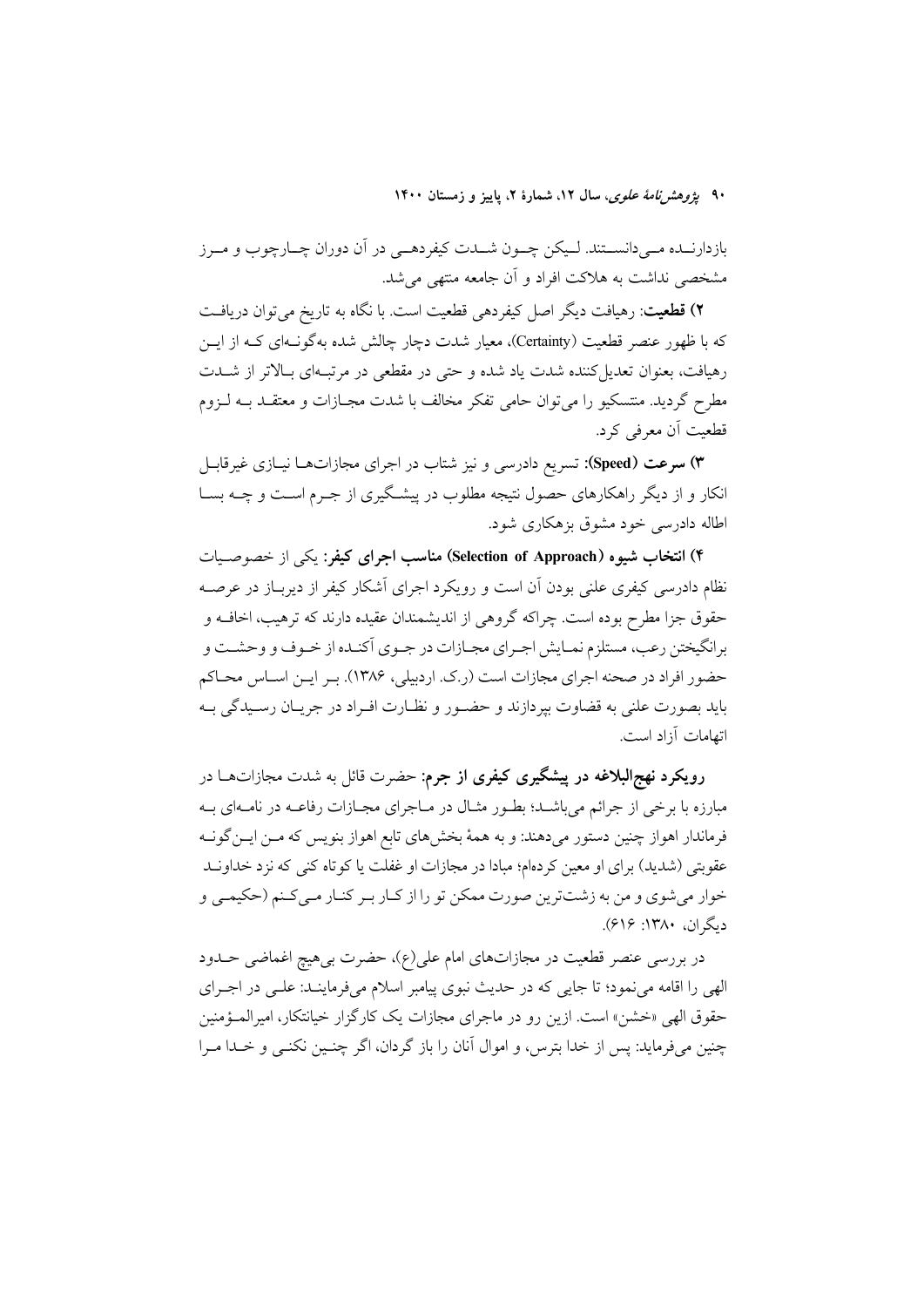فرصت دهد تا بر تو دست یابم، تو را کیفر خواهم کرد، … و با شمشیری تو را میزنم که بــه هر كس زدم وارد دوزخ گرديد (نهج|لبلاغه: نامه ۴۱).

در تسریع امر دادرسی ذکـر همـین نکتـه بـس کـه حضـرت تنهـا پـس از چنـد روز از بهدستگرفتن زمام امور جامعه در خطبهای میفرماید: "به خداونـد سـوگند کـه بیــتالمـال تاراج شده را در هر جـا كـه بيـابم بـه صـاحبان اصـلى أن بـاز مـى گـردانم" (نهـجالبلاغـه: خطبه ۱۵).

با قدری دقت در سیره قضایی آن حضرت میتوان به این نتیجه رسید که نحوه دادرسی آن حضرت تلفیقی از «نظام اتهامی» که از جمله ویژگیهای آن میتوان بـه علنـی بـودن محاكمـات، رعايـت تسـاوي بـين اصـحاب دعـوا، اثبـات از طـرق شـهادت، سـوكَند و... اشاره نمود و «نظام تفتیشی» که مشتمل بر روش هایی نظیر تحقیقات مقدماتی، اقـرار مـتهم و علم قاضي است تکيه مي شود. از خصوصيات نظـام دادرسـي علـوي مـي تـوان بـه وجـود مجازاتهای فوری، قاطع و بدون تشکیل محکمـه؛ نقـش توبـه، عفـو و بخشـش، عمـومی (حقوقي و كيفري) بودن نظـام دادرسـي، عـدم اصـرار بـر وجـود وحـدت قاضـي و نقـش مشورت اشاره نمود.

## ۸. نتایج و راهکارهای پژوهش

در انجام این پژوهش بررسی تمامی متن نهجالبلاغه مــورد نظــر بــوده اســت. نــواّوری ایــن پژوهش در طرح سه مقولهٔ فرهنگی، سیاسـی و اقتصـادی از مــتن نهـجالبلاغــه و اســتخراج گزارههای پیشگیرانه از جرم بـا اسـتفاده از ایــن مقولــههـا تحـت عنــاوینی چــون مــدیریت كــارگزاران، تــأمين امنيــت، اقامــه عــدالت، تعلــيم و تربيــت، روشــنگري و تــأمين رفــاه همگانی میباشد. تمامی موارد ذکرشده حاکی از آن است که حضـرت نــهتنهـا بــه موضــوع پیشگیری از جرم توجه جدی داشته بلکه در راستای اقامه این امر اقدامات عملی نیـز اتخـاذ نمو ده است:

۱) امیرالمؤمنین علی(ع) در راستای پیشگیری از جرم، هم قائل به اسـتفاده از مؤلفـههــای غیرکیفری از قبیل اتخاذ تـدابیر پیشـگیرانه اجتمــاعی و وضــعی بــوده و هــم در بکــارگیری مؤلفههای کیفری، از دو رویکرد تنبیهی و اصلاحی استفاده نموده است. حضـرت در برخــی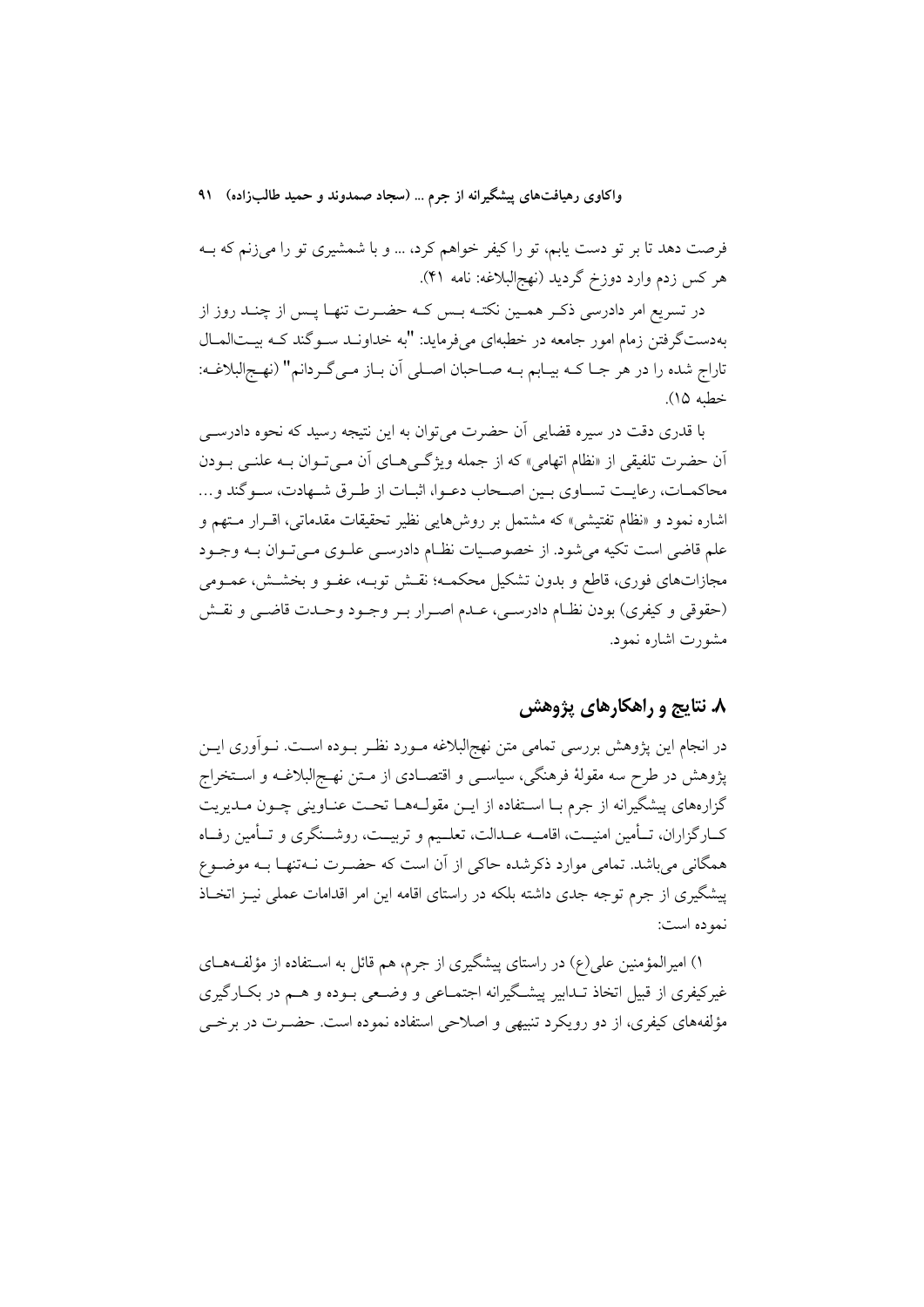۹۲ پ*ژوهشرنامهٔ علوی*، سال ۱۲، شمارهٔ ۲، پاییز و زمستان ۱۴۰۰

موارد به هشدار، نصیحت و اقدامات کنشــی بســنده نمــوده و در ســایر مــوارد بــه تــوبیخ و مجازات قاطعانه اقدام نموده است؛

۲) آن حضرت به جنبهٔ پیشگیری غیرکیفری از جرم اهتمام بسیار داشته است. بــا وجــود أنكه نقطه ثقل اندیشههای امیرالمؤمنین توجه به جنبههـای پیشـگیرانه از جـرم بـوده اسـت، مع|لاسف در تدوین قوانین موضوعه کشور، کمتر از اندیشههای آن حضرت استفاده شــده و در یژوهش های انجامیافته در این زمینه نیز کاستی هایی بهچشم می خورد؛

۳) امیرالمؤمنین علاوه بر ترسیم وظایف عناصر حکومتی، قائل بـه بهـرهگیــری از نقــش مشارکتی نهادهای مردمـی علـیالخصـوص خـانوادههـا و بـویژه در پیشـگیری اجتمـاعی و رشدمدار از جرم بوده است. حـال چنانچــه خــانوادههــا نقـش تربيتــي خــود را بــه درســتي ايفا كنند، بطور چشمگيري شاهد كاهش جرائم ايــن حــوزه خــواهيم بــود؛ البتــه ايــن خــود مستلزم آموزش خانوادهها توسط نهادهاى قضائى و اجرائى است؛

۴) بسترسازی جهت ایجاد روحیه کار و تلاش در میان مسـئولین و افـراد جامعــه کــه از طریق آموزش و تشویق مردم حاصل می شود، یکی از مؤلفههـای اساســی در پیشــگیری از جرم میباشد. حفر چاه و شخم زمین توسط امیرالمؤمنین را میتوان یکی از مصـادیق عملـی تکوین جامعهٔ مطلوب از رهگذر روحیه کار و تلاش دانست؛

۵) با توجه به اینکه حضرت از فقـر بـه عنـوان عـاملی در بـرهم زدن تعـادل اجتمـاعی ياد مي كند، تا اّنجا كه ميفرمايد: «كادَ الفَقرَ أن يَكُونَ كُفرا»، لذا توجه بــه مســائل اقتصــادي و معیشتی افراد و در رأس آن ایجاد زمینــههــای اشــتغال مناســب، موجــب کــاهش چشــمگیر ارتکاب جرائم خواهد بود. فلذا دستگاه اجرائی در این زمینه مورد سؤال است؛

۶) پـرورش معنويـات و مكـارم اخلاقــي در افــراد باعــث ايجـاد نــاظري درونــي در انسان می شود؛ ناظری که همواره و در هر حال مراقب فرد بوده و خـود عـاملی نیرومنــد در کنترل رفتارهای فرد و عدم گرایش وی به انحرافات است. آموزش این اصـول مـیتوانــد بــا بهرهگیری از سیره علوی و از طریق سیستم آموزشی کشـور صـورت پــذیرد. لــذا نهادهــای ذي صلاح در امور آموزش ديني از قبيل وزارتها و سازمانهاي دخيل، حوزهها، دانشگاههــا و مساجد، به عنوان بازويي قدرتمند تحت راهبردي واحـد كـه همانـا الگوپـذيري از تعـاليم نهج|لبلاغه است، بايد فعالتر و هماهنگتر عمل نمايند.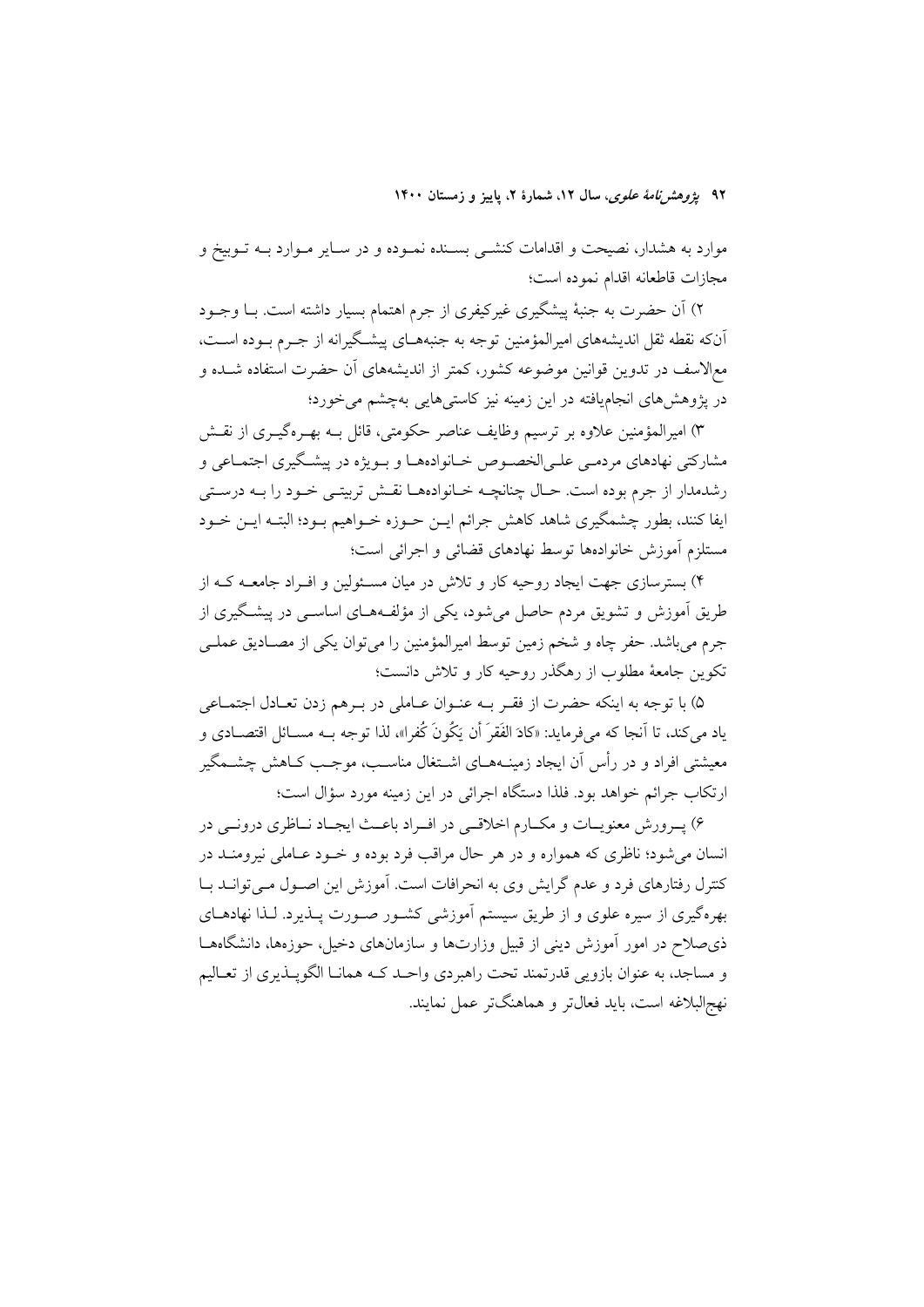۷) همچنین با توجه به اهمیت نظریهپردازیهای بومی منطبق با فرهنگ کشـور، و نظـر به اینکه چنین منابع ارزشمندی نظیر نهج|لبلاغه در دسترس است، لـذا ورود پژوهشـگران و دانشمندان این عرصه از ایدهپردازی تا تقنین قوانین بسیار ضروری است.

۸) بي ترديد اقامه فريضهٔ «امربهمعروف و نهي(زمنكر» بــهعنــوان ابــزار مشــاركتي افــراد در فرایند پیشگیری از جرم نقشی بی بدیلی در کـاهش سـطح جــرم در جامعــه دارد؛ امــری کــه امروزه در جوامع غربـي از آن بــهشــکل اهرمـي در يــاري رســاندن بــه نهادهــاي قضــائي استفاده می شود. لذا تشکیل نهادی با این عنوان و تــدوین آیــینiامــه راهبــردی پیشــگیری از جـرم تحـت برنامـهاي يكپارچــه و هماهنـگ بطـوري كـه تمـامي دسـتگاههـاي دخيـل را پوشش داده و برخـوردار از دو ویژگـی آمـوزش عمـومی و تخصصـی افـراد (بــه تناسـب مخاطب) و ضمانت اجرایی بالا باشد راهگشا خواهد بود.

۹) تمرکز تحقیق پیش رو بر جنبههای کیفری، غیرکیفری، وضعی و اجتمــاعی از جــرم از منظر نهج|لبلاغه بوده است لکن تحقیقات اَتبی میٍتواند در همـین راسـتا و بـا بهـرهگیـری از دریای غنی از معارف نهج|لبلاغه در ارتباط با سایر انواع پیشگیری از جرم سامان یابد.

### <u>يي نوشت</u>

۱. مقاله حاضـر مسـتخرج از پايــانiامــهٔ كارشناســي ارشــد حقــوق جــزا و جــرمشناســي بــا عنــوان "تحول پیشگیری از جرم در بستر تاریخ با رویکرد آموزههای نهج البلاغه" می باشد.

#### كتابنامه

آقائی، مهدی<sub>.</sub> مهـرا، نسـرین (۱۳۹۹). «تـدابیر پیشـگیری وضـعی از جـرایم و تخلفـات راننـدگی و آسيب شناسي آنها»، مجله حقوقي دادگستري، 10.22106/jlj.2020.98717.2489. doi: 10.22106 اردبیلی، محمدعلی (۱۳۸۶). *حقوق جزای عمومی،* تهران: نشر میزان، چاپ هفدهم، جلد نخست. بختیاری، حسین (۱۳۹۷). «واکاوی مصادیق فساد اقتصادی و تبیین راهکارهای نظارتی مقابلـه بــا آن با تأکیدبر آموزه های نهج البلاغه»، *پژوهشنامه علوی*، دوره ۹، شماره۱۸، صفحات ۲۹–۵۲. بكاريا، سزار (۱۳۸۰). *رساله جرائم و مجازاتها*، ترجمـهٔ محمـدعلى اردبيلـي، تهـران: نشـر ميـزان، چاپ چهارم.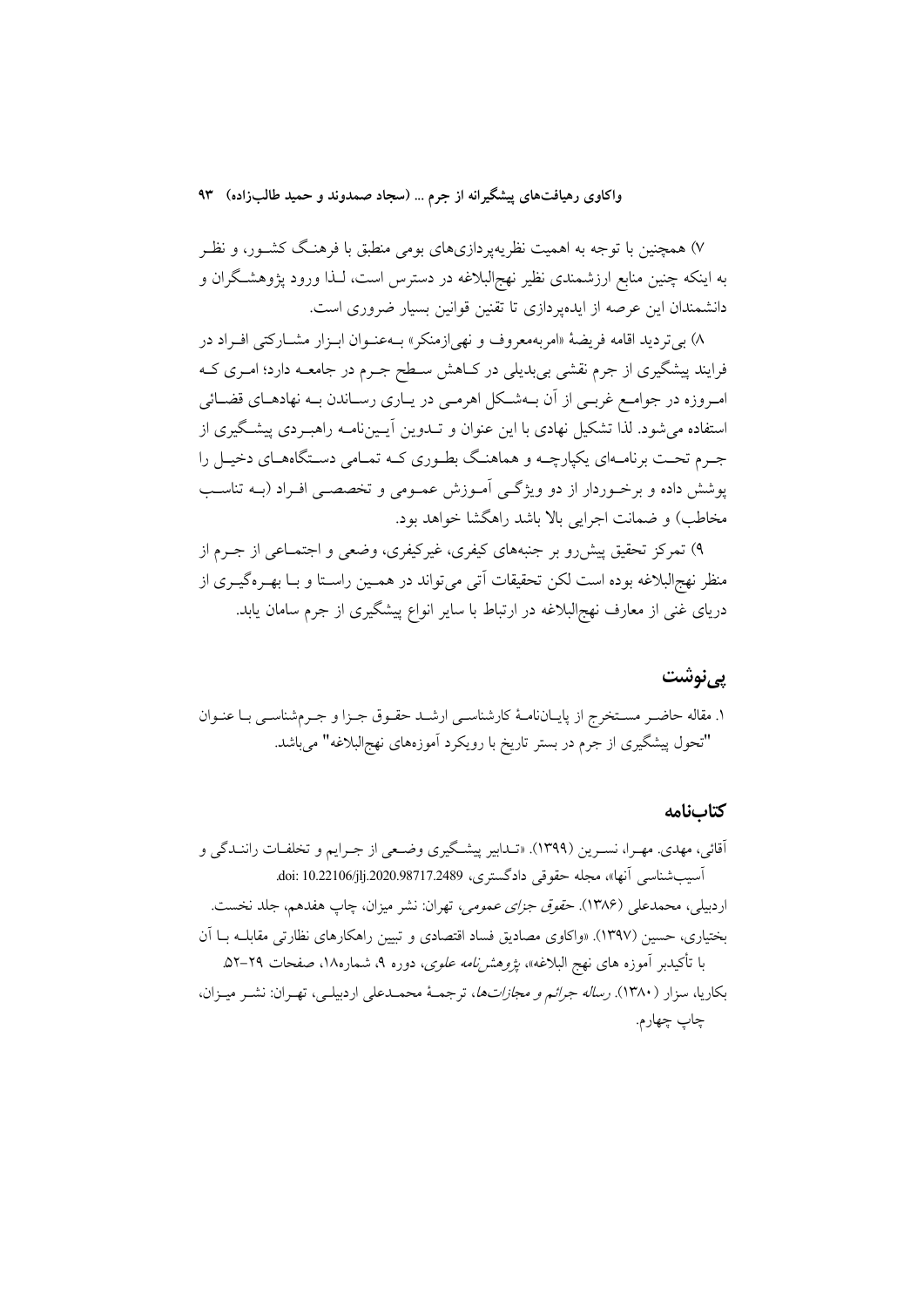۹۴ پ*ژوهشرنامهٔ علوی*، سال ۱۲، شمارهٔ ۲، پاییز و زمستان ۱۴۰۰

- تقي يور، عليرضا (١٣٩٨). «پيشگيري غيركيفري از جرم در قانون اساسي جمهـوري اســلامي ايـران»، د*انش حقوق عمومی، سال هشتم*، شماره ۲۴، صفحات ۱۸–۱.
- چال4چالـه، فرشـيد (١٣٨٧)، «اصـول و مبـاني پيشـگيري از جـرم»، *ماهنامـه دادرسـي*، شــماره ۶۶، صفحات ١٠-۴.
- چلونگر، محمـد علـي (۱۳۹۶). «روش هـا و ويژگـي هـاي شـيوههـاي اصـلاحي امـام علـي(ع)»، یژ*وهش نامه علوی، دو*ره ۸ شماره ۱۵، صفحات ۲۲–۱.
- حسینی، سیدمحمد و همکاران (۱۳۹۱). «نگاهی به تحـولات مفهـومی و کــارکردی در کیفرشناســی نوين»، *مجله حقوقي دادگستري*، دوره ۷۶، شماره ۷۹، صفحات ۱۷۸–۱۵۵.
- حکیمی، محمدرضا و همکباران (۱۳۸۰). *الحیبات*، ترجمیهٔ احمید آرام، تهران: دفتیر نشیر فرهنگ اسلامي، جلد ششم.
- خارستاني، اسماعيل. فياض، ايراندخت. خورسـندي، علـي (١٣٩٩)، «عوامـل، موانـع و راهكارهـاي مدیریتی مؤثر در تحقق انضباط اجتماعی بر مبنای آموزه های تربیتی امام علی (ع)»، *پژوهشنامــه* ع*لوی، دوره ۱۱، شماره ۲۱، صفحات ۲۵–۱.*
- خدابنده، داود (۱۳۹۵)، نقش بازدارنـدگی احکـام قضـایی اسـلام بـا تاکیـد بـر حـدود، *پایــاننامــه کارشناسی ارشد*، دانشکده الهیات و معارف اسلامی، دانشگاه قم.
- دادبان، حسن. آقایی، سارا (۱۳۸۸). «بازدارندگی و نقش آن در پیشگیری از جـرم»، *مطالعـات حقـوق* خصوصی، دوره سی ونه، شماره سوم، صفحات ۴۸–۲۵.
- دهقانی، روشن. هادوی، اصـغر (۱۳۹۵). «آثــار تربیتــی رزق حـــلال بــا تأکیــد بــر آیــات و روایــات»، يژوهشنامه معارف قرآني، سال هفتم، شماره ٢۴، صفحات ١٠٣-٨٣
- دیدا، مهدی (۱۳۹۷). «پارادیم های پیشگیری وضعی و انتقادات وارد برآن»، *مطالعات علوم سیاسی، حقوق و فقه*، دوره چهارم – شماره ۰/۱) صفحات ۱۱۲–۱۰۲.
- رایجیان اصلی، مهرداد (۱۳۸۳). «رهیافتی نو به بنیانهای نظری پیش گیــری ازجــرم»، *مجلــه حقــوقی* دادگستری، صفحات ۱۶۸–۱۲۳.
- روحی برندق، کاوس قربانیان، صـالح (۱۳۹۶). «شـیوه هـای اجتمـاعی سیاسـی امیرمومنـان (ع) در جهت جذب و هدایت مخالفان»، *پژوهشنامه علوی، دو*ره ۸ شماره ۱۵، صفحات ۴۲-۲۳. زرگري، سيدمهدي (١٣٩٠). بيشگيري *از بزهكاري*، تهران: نگاه بينه، چاپ اول.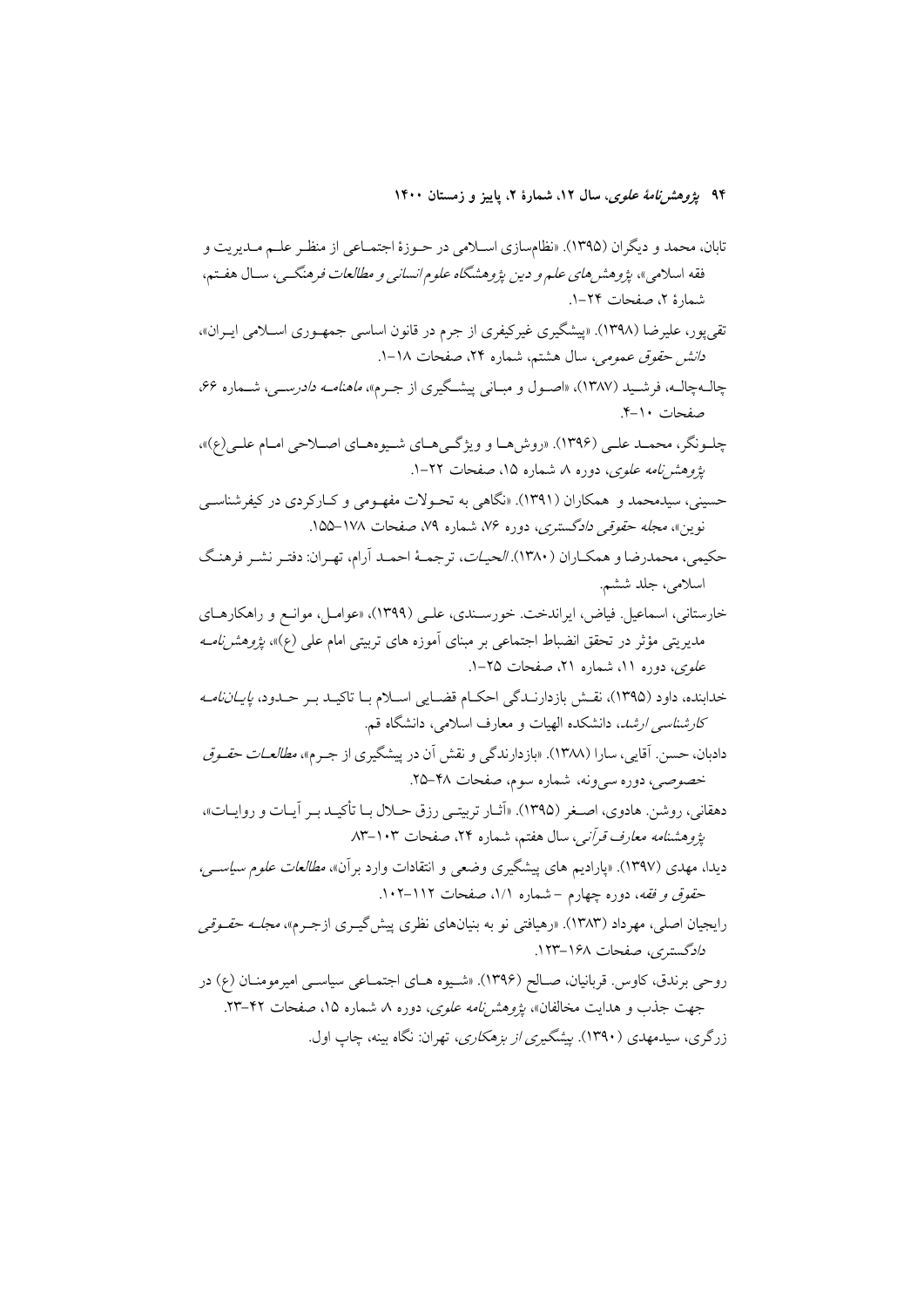ساريخاني، عادل. سلطاني بهلولي، مريم (١٣٩۵). «نقش قوه مجريه در پيشگيري اجتمــاعي از جـرم»، مجله حقوقی دادگستری، دوره ۸۰ شماره ۹۴، صفحات ۱۵۴–۱۴۱. شىريف رضىي (١٣٧٨). *نهـجالبلاغــه*، ترجمــهٔ محمّــد دشــتى، قــم: مؤسّســـه فرهنگــى تحقيقــاتى امير المؤمنين(ع). شـيري، عبــاس (١٣٨۶). «نقــد و بررســي لايحــه پيشــگيري از وقــوع جــرم»، *فصــلنامه مطالعــات و* پیشگیری *از ج*رم، نشـر *یه پلـیس پیشـگیری نیـروی انتظـامی،* شـماره دوم، دوره دوم بهـار، صفحات ۵۲–۱۵. صمدوند، سجاد (۱۳۹۶). تحول پیشگیری از جرم در بستر تاریخ با رویکرد آموزههای نهـج|لبلاغــه، *پایاننامه کارشناسی ارشد*، حقوق جـزا و جـرمشناسـی، دانشـگاه آزاد اسـلامی، واحـد ارومیـه، ۱۴۳ صفحه. طباطبایی ندوشن، سیدروح الله .میرجلیلـی، علـیbحمـد (۱۳۹۵). «تأثیرپــذیری امــام خمینــی (ره) از الگوی نظارتی امـام علـی علیـهالسـلام بـر کـارگزاران»، *اسـلام و پـژوهشرهـای مــاـیریتی*، شماره دوازدهم، صفحات ۷۹–۶۱٪ عباچي، مريم (۱۳۸۳). «پيشگيري از بزهکاري و بـزه ديــدگي کودکــان»، *مجلــه حقـوقي دادگســتري*، شماره چهل وهفتم، صفحات ۸۶–۴۹. عـزّت، عبــدالفتاح (١٣٨١). «جــرم چيســت و معيارهــاي جــرمانگــاري كــدام اســت؟»، ترجمــهٔ اسماعیل رحیمی نژاد، *مجله حقوقی دادگستری،* شماره چهل ویکم، صفحات ۱۶۰–۱۳۵. فلچر، جورج یی (۱۳۸۴). *مفاهیم بنیادین حقوق کیفری*، ترجمـهٔ سـیدمهدی سـیدزاده ثـانی، مشـهد: دانشگاه علوم اسلامی رضوی، چاپ دوم. کارخانه، جواد. موسیوند، جواد (۱۳۹۵). «بررسی رویکرد کنتـرل اجتمــاعی از دیــدگاه امــام علــی(ع)»، مطالعات ادبيات، عرفان و فلسفه، دوره دوم، شماره ١/٤، صفحات ٨٤-٧٤. كريمـي، عبـدالوهاب (١٣٨٩). «پيشـگيري از جـرم از منظـر قـراًن»، *مجلـه معرفـت*، سـال نـوزدهم، شماره يكصدوچهلوهشتم، صفحات ٩٢–٧٣. گسن، ریموند (۱۳۸۳). «تحول سیاست پیش گیـری از بزهکـاری در فرانسـه در پر تـو تصـویب نامـه قانونی ۱۷ ژوئیه ۲۰۰۰»، ترجمهٔ شهرام ابراهیمـی، *مجلـه حقـوقی دادگسـتری*، شـماره ۴۸ و ۴۹، صفحات ٢٨۴–٢٥١. محبي، جليل. رياضت، زينب (١٣٩۵). «مباني و مدل كيفر گذاري تعزيري (مطالعــه مـو ردي در جـرائم عليه امنيت)»، *فصلنامه أفاق امنيت*، سال نهم، شماره س<sub>ح</sub>وسوم، صفحات ۴۰–۳۹. محمدنسل، غلامرضا (۱۳۹۳).كلي*ات پيشگيري از جرم*، تهران: نشر ميزان.